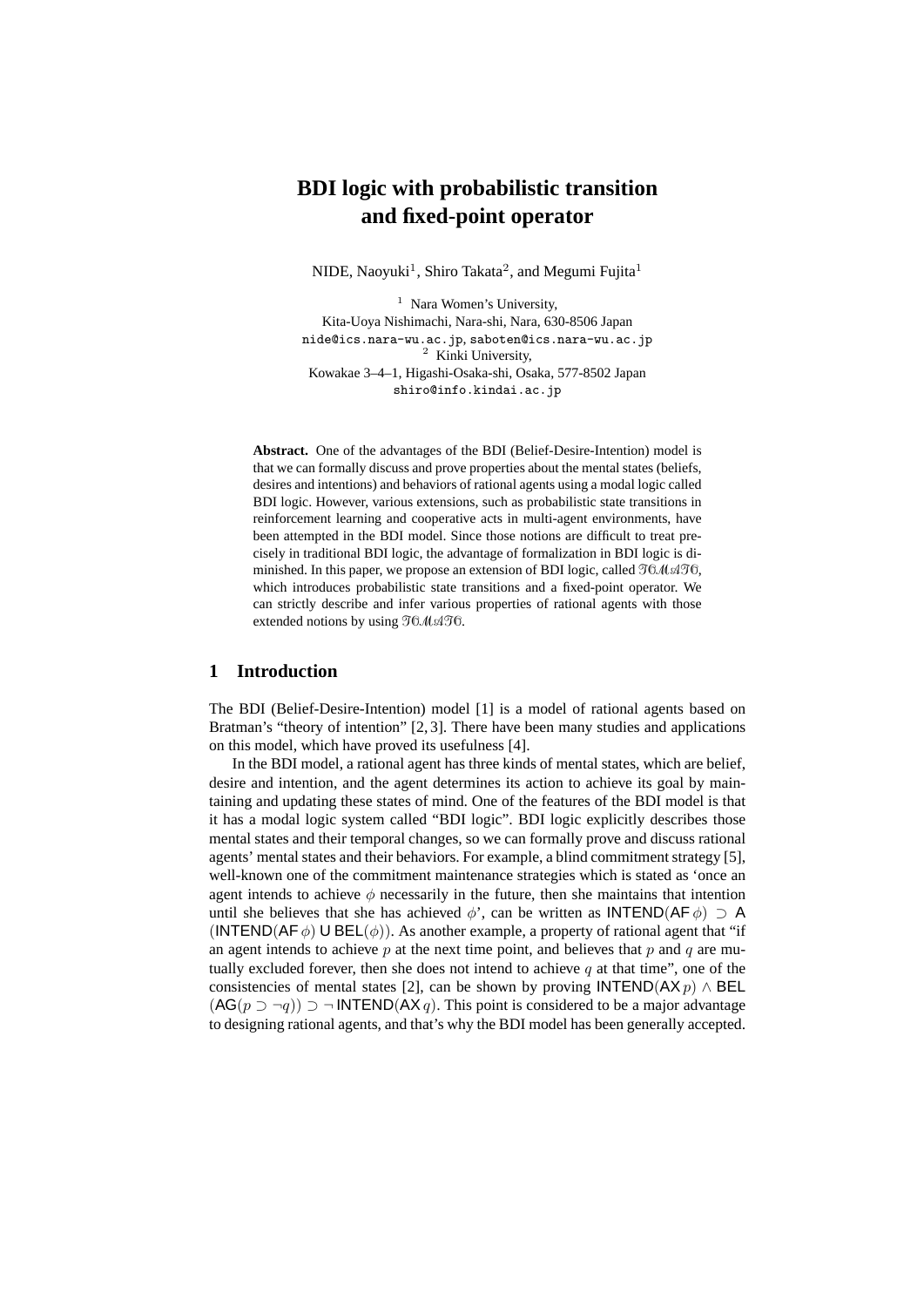However, in the advancement of research of rational agents, various extensions to BDI logic have been proposed. If there are mismatches between notions appearing in these extensions and the ones in traditional BDI logic, we may have difficulties in formalizing them appropriately. Therefore, one of the advantages of the BDI model that we can strictly discuss properties about rational agents can be diminished. Examples of such extensions are, as described in Section 2, "probabilistic state transitions" which are used in the reinforcement learning task and "cooperative actions" which are used in multi-agent system. In particular, these notions are considered important for realization of rational agents in the real world. Based on this standpoint, we propose a logic system called *TOMATO*(Theory about Observations of Multi-Agents with Tense and Odds) which introduces probabilistic state transitions and a fixed-point operator by extending traditional BDI logic.

We have constructed sound and complete deduction systems of traditional BDI logic using sequence calculi [6–8]. Therefore, we also aim to construct one for *TOMATO*. In this paper, we show the soundness of the deduction system of *TOMATO*, and in addition, the completeness which is restricted to propositional logic. Our future work includes studying the completeness of *TOMATO*in predicate logic.

With a deduction system, we can formally discuss properties of rational agents syntactically rather than semantically, and automatic proof checking also becomes possible. We also intend to construct a decision algorithm using the tableau method [9] in the future, though restricted to propositional logic.

One of the advantages of  $TOMATO$  is that, using probabilistic state transition operators, we can describe state transitions in MDPs (Markoff decision processes), which is a basis of the reinforcement learning task. In addition, using a fixed-point operator, we can finitely describe notions, such as mutual belief and cooperative intentions, in multi-agent systems, which cannot be described in *LORA* [10] without using infinite conjunctions/disjunctions. Moreover, inferences about these properties using sequent calculus are possible. These points are discussed in detail in Section 4.

In this paper, we first describe the mismatches between the traditional BDI model and the above-mentioned new notions in Section 2, and we introduce *TOMATO*in Section 3. In Section 4, we show examples of descriptions and proofs in  $\mathcal{I}0\mathcal{M}\mathcal{A}\mathcal{I}0$  concerning probabilistic state transitions and cooperative actions. In Section 5, we present discussions and describe our future work, and conclude in Section 6.

# **2 Divergence from BDI Model**

## **2.1 Treatment of probabilistic state transition**

As described in Section 1, one of the notions that is difficult to treat strictly in traditional BDI logic is the idea of probabilistic state transitions, which is mandatory to incorporate machine learning techniques into the BDI model.

We propose the integration of a BDI agent and reinforcement learning, in which an agent combines deliberation and reflexive actions according to the situation [11].

For example, when we are passing a familiar road, we can select the route in response to our surroundings without the need for practical reasoning. As another example, a soccer player instantaneously performs an appropriate action according to the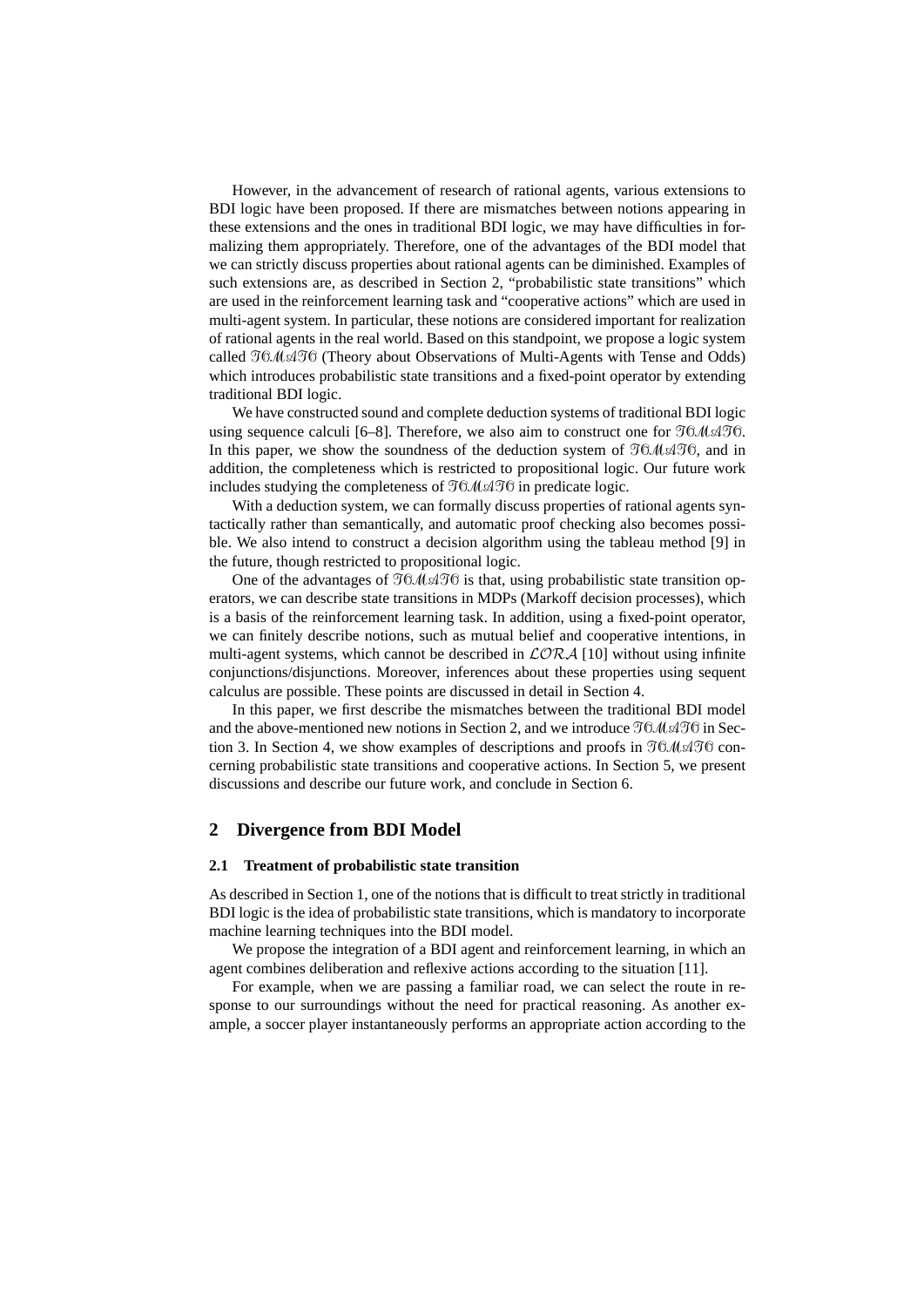skills acquired by intensive training. Our idea is, similar to these situations, to import reactive action acquired by learning into a BDI agent to enable more human-like behaviors.

We attempted, within the BDI model, to describe state transitions used in MDP [12], which is a basis for the reinforcement learning task [13]. However, MDP is basically based on probabilistic transitions, and within traditional BDI logic, which does not have probabilistic transition operators, we can only describe agent movement as "moves one of the accessible states".

For instance, if we try to write a situation "if an agent at state  $s_1$  executes an action  $e_1$ , then it transfers to state  $s_2$  and receives reward 3 with probability 0.7, or transfers to state  $s_3$  and receives reward 5 with probability 0.3" in traditional BDI logic, we have to eliminate the probabilities and only write as "transfers to either one".

PCTL [14] is known as a logical system that extends CTL to treat a probabilistic transition. However, since it describes probability per path (a line of time points) as described in Section 5.2, describing the probability for each action (event) may be difficult in this logic.

#### **2.2 Treatment of cooperative action**

Another example is the difficulty in the treatment of cooperative actions in multi-agent environments. Even though this is an important issue, the original BDI logic can treat only a single agent's mental state.

There is a logical system  $LORA$  [10], which is extended to describe the mental states of multiple agents in multi-agent environments. It treats various concepts required for handling agents' cooperative actions, such as mutual belief, recognition of the potential for cooperative action, and generation and execution of joint intension. However,  $\mathcal{L}OR\mathcal{A}$  is a complicated logical system with various components, including action expressions corresponding to dynamic logic and operators such as Agt for judging whether an agent can execute an action. Nevertheless, it is still necessary to introduce new operators, by using infinite conjunctions/disjunctions of formulas, to describe cooperative actions,

If a logical system is complicated, it will be intractable and difficult to construct its deduction system. Then the advantage of formalization in the logic is diminished. In fact, the deduction system of *LORA* has not been given.

As an example, for an agent group *g*, to form a joint intention for achieving a mutual goal (*φ*) of lifting a 1-ton object, it is necessary that agents in *g* can achieve this only cooperatively, and they mutually believe this fact. To describe this situation in *LORA*, we introduce the formula  $(J\text{-}\text{Can}^0 g \phi)$  using pre-existing operators, which states that *g* can first achieve  $\phi$  in a single step, as an abbreviation of a formula signifying that "*g* can execute some action  $\alpha$  and  $\phi$  is achieved by this action. Also, *q* mutually believes this fact". Next, a formula (**J-Can**  $q \phi$ ) which states that an agent group q can achieve the goal  $\phi$ , is introduced as an abbreviation of the infinite disjunction (J-Can<sup>0</sup>  $g \phi$ )  $\vee$ *(***J-Can**<sup>0</sup> *g* (**J-Can**<sup>0</sup> *g* φ))∨(**J-Can**<sup>0</sup> *g* (**J-Can**<sup>0</sup> *g* (**J-Can**<sup>0</sup> *g* φ)))∨· · · . Subsequently, the process of forming a joint intention of achieving  $\phi$  is described using **J-Can**.

However, to be accurate, we have to introduce J-Can as a new operator rather than as an abbreviation, because the infinite disjunctive cannot be originally written as a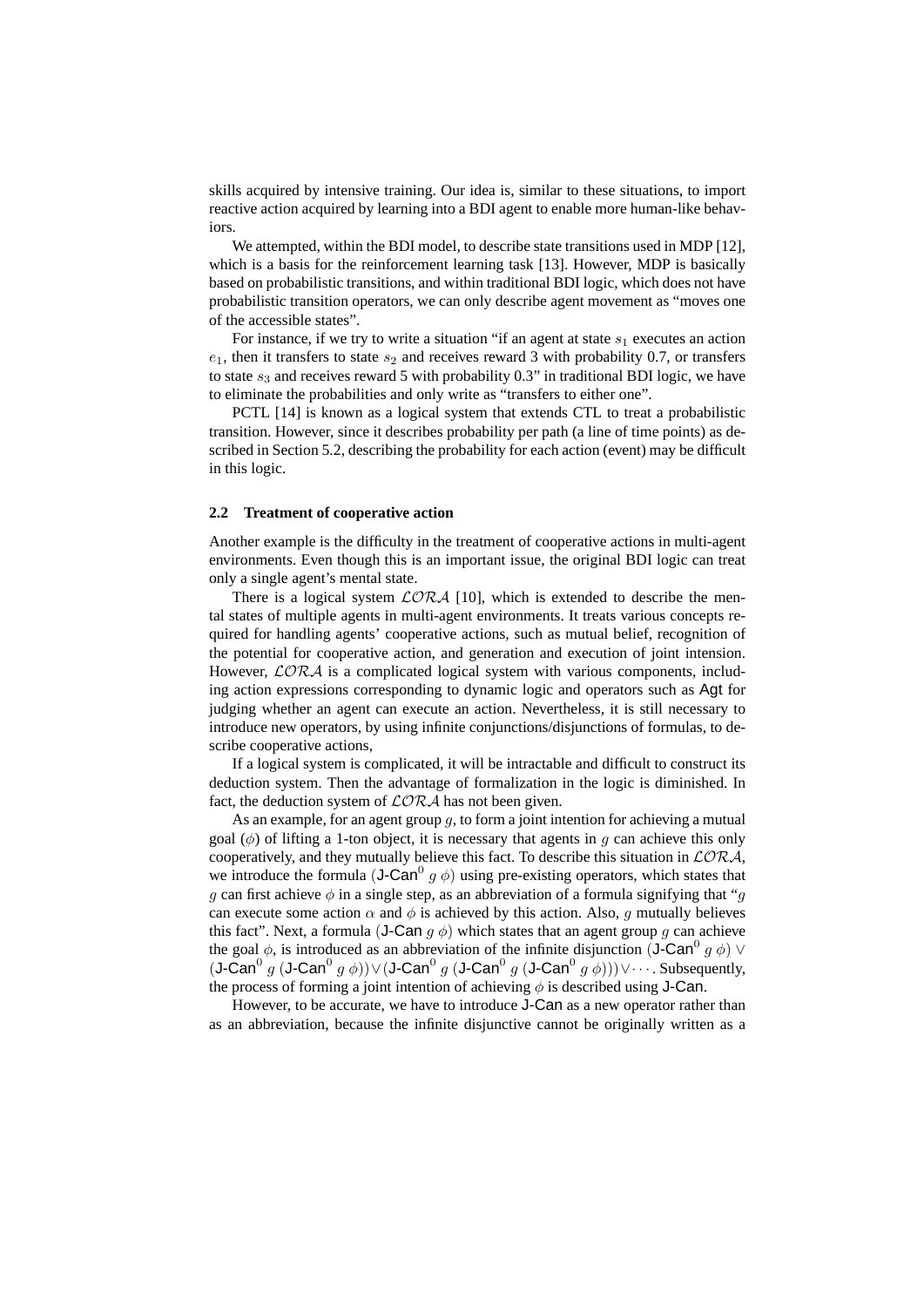proper formula<sup>1</sup>. Moreover, because infinite conjunctions are used in the definition of mutual belief<sup>2</sup>, this part of **J-Can** cannot be written in  $\mathcal{LORA}$  either.

Consequently, we consider treating infinite conjunctions and disjunctions uniformly by introducing a fixed-point operator to reduce complication of the syntax.

# **3 Extension of BDI logic**

In this section, based on the discussions so far, we propose a modal logic system *TOMATO* for easily handling the notions described in Section 2. *TOMATO* is a branching-time temporal logic with a fixed-point operator and mental state operators for each agent in multi-agent environments.

#### **3.1 Formulas**

**Syntax** We give the definition of formulas in *TOMATO*here. Hereinafter, the word 'formula' means that of *TOMATO*unless expressly stated otherwise. Symbols like *x* and *y* are used as usual variable symbols in first-order predicate logic, and symbols such as *X* and *Y* are variable symbols, each of which expresses a formula. We call the latter 'formula variables'<sup>3</sup>. Typically, they are used with fixed-point operators.

Suppose that we fix a first-order language  $\mathcal{L}$ , a set of formula variables  $\mathcal{V}$ , a set of event constant symbols  $\mathcal{E}$ , and a set of agent constant symbols  $\mathcal{A}$ , where  $\mathcal{E}$  and  $\mathcal{A}$  are finite and *V* is infinite. Hereafter, we write  $\{p \mid p \in \mathbb{R}, 0 \le p \le 1\}$  as [0, 1]. Then,

- **–** Any atomic formula in *L* is a formula (in *TOMATO*).
- **–** If  $\phi$ ,  $\psi$  are formulas, then  $\phi \lor \psi$  and  $\neg \phi$  are also formulas.
- **–** If *φ* is a formula and *x* is a variable symbol, then *∀xφ* is also a formula.
- $−$  If *e*  $∈$  *E*, *n* is a positive integer, and for  $i = 1, 2, \dots, n$ ,  $ϕ_i$  is a formula,  $p_i ∈ [0, 1]$ and  $r_i \in \{\geq, >\}$ , then  $X^e(\overline{r_1p_1 \phi_1} \mid \cdots \mid \overline{r_np_n \phi_n})$  is a formula. In particular, when *n* = 1, we write  $X_{r_1p_1}^e \phi_1$  instead of  $X_e^{(r_1r_1r_1)} \phi_1$ .
- $\overline{P}$  If  $\phi$  is a formula and  $\overline{a} \in \mathcal{A}$ , then BEL<sup>α</sup>  $\phi$ , DESIRE<sup>*a*</sup>  $\phi$ , INTEND<sup>*a*</sup>  $\phi$  are formulas.
- **–** If *X ∈ V*, then *X* is a formula.
- **–** If *φ* is a formula, *X ∈ V*, and *X* does not occur negatively (i.e. does not occur in odd number of nesting of ' $\neg$ ') in  $\phi$ , then  $\mu X.\phi$  is a formula. However, *X* may occur only inside the scope of any modal operator  $(X^e, \text{BEL}^a, \text{DESIRE}^a, \text{INTERD}^a)$ ; for example,  $\mu X. p \wedge X$  is not a formula.

We introduce  $\land$ ,  $\supset$ ,  $\Leftrightarrow$ ,  $\exists$  as abbreviations in the usual manner. In addition,  $\nu X.\phi$  is an abbreviation of  $\neg \mu X.\neg \phi[X] := \neg X$ . Here  $\mu$  is the so-called least fixed-point operator [15], and *ν* is the greatest fixed-point operator. We also introduce notations  $X^e_{\leq p} \phi$ ,

<sup>&</sup>lt;sup>1</sup> In other words, no finite formula in  $LORA$  can be semantically equivalent to (J-Can  $g \phi$ ), without introducing a new operator.

 $2$  See [10] for the need of infiniteness.

<sup>&</sup>lt;sup>3</sup> The name 'formula variables' may be slightly irrelevant, because they don't range over formulas. However, their main use is to form fixed-points, which can be regarded as new formulas. In this sense, we call them 'formula variables'.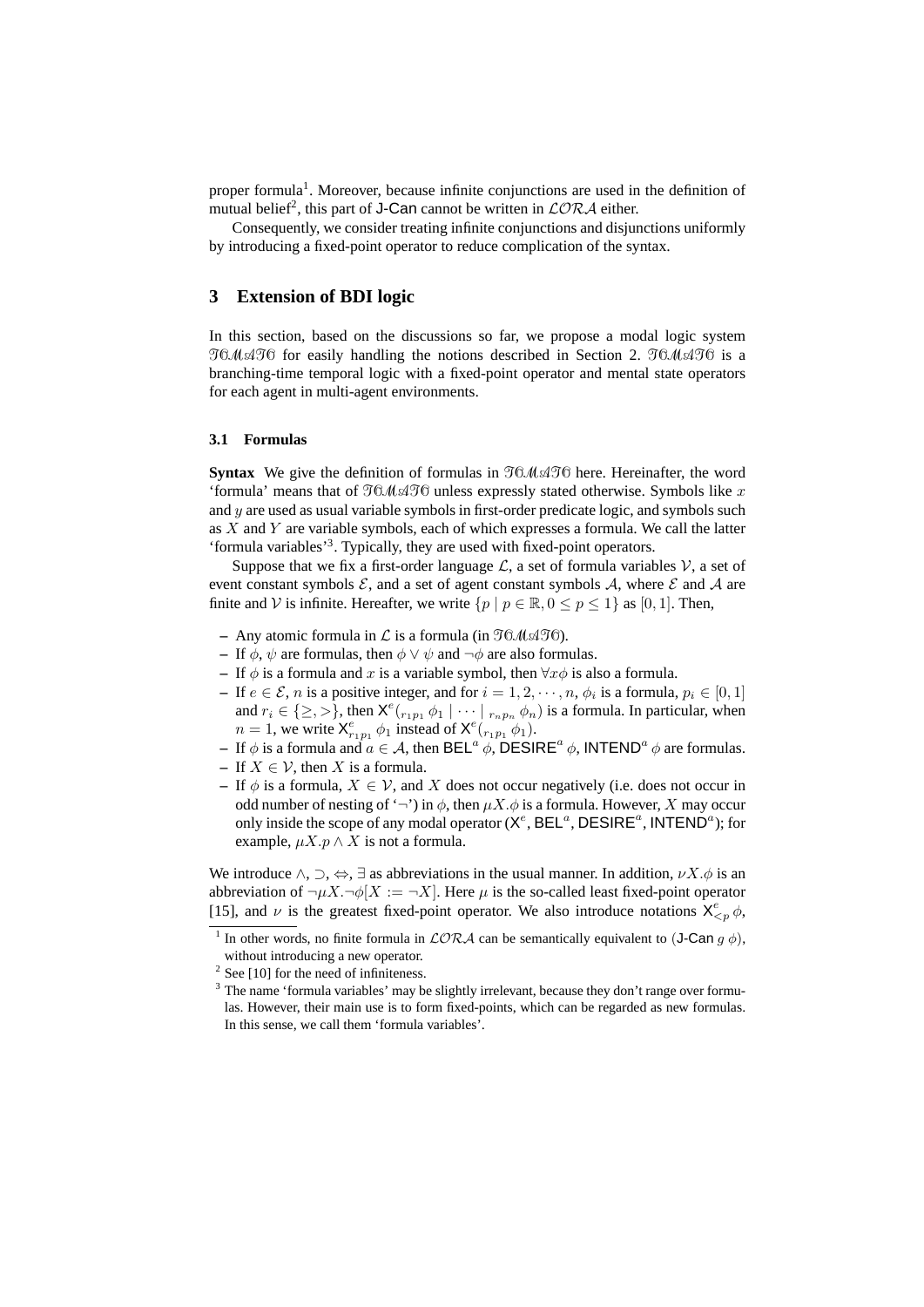

Fig. 1. Intuitive explanation of  $X^e$  operator

 $X_{\leq p}^e \phi$ ,  $X_{=p}^e \phi$  as abbreviations of  $\neg X_{\geq p}^e \phi$ ,  $\neg X_{>p}^e \phi$ ,  $(X_{\geq p}^e \phi) \wedge (\neg X_{>p}^e \phi)$ , respectively. When needed, we eliminate ambiguities using parenthesis. Without parenthesis, operators associate in the following order: unary operators (including fixed-point operators), *∧*, *∨*, *⊃*, *⇔*. Moreover, *⊃* is right-associative, while other binary operators are left-associative.

**Informal explanation of operators**  $X^e$  is an extension of the next-time operator AX in CTL with an event *e* and transition probabilities. For example,  $X^e(\geq 0.3 \phi_1 | \geq 0.5 \phi_2)$ intuitively means that if an event  $e$  occurs, then at the next time point,  $\phi_1$  holds with probability of at least 0.3, and aside from that case,  $\phi_2$  holds with probability of at least 0.5. Note the difference between that formula and  $X^e_{\geq 0.3} \phi_1 \wedge X^e_{\geq 0.5} \phi_2$ ; the former ensures that the case in which  $\phi_1$  holds and the one in which  $\phi_2$  holds does not overlap, but the latter does not (the left half of Fig. 1, where at each state  $\phi_1$  and  $\phi_2$  may or may not hold unless expressly stated).

BEL<sup>a</sup>  $\phi$ , DESIRE<sup>*a*</sup>  $\dot{\phi}$  and INTEND<sup>*a*</sup>  $\phi$  mean that an agent *a* has a belief, desire or intention  $\phi$ , respectively. For simplicity, we currently do not introduce probabilities into these mental state operators. However, it is thought to be possible to do so in the same way as for X<sup>e</sup> operator. It can be useful for modeling agents, which have functions of some sort of statistical estimations such as pattern recognition.

**Expressiveness compared to traditional BDI logics** It is known that branching-time temporal logics with AX and the fixed-point operators have strictly stronger expressive power than CTL\* [16, 17].

Since *TOMATO*has an individual next-time operator for each event, we have to write  $\bigwedge_{e \in \mathcal{E}} AX^e \phi$  (where, and hereafter,  $AX^e \phi$  is an abbreviation of  $X^e_{\geq 1} \phi$ ) to express what is equivalent to  $AX \phi$  in CTL. Formulas using other CTL or CTL<sup>\*</sup> operators can also be written in *TOMATO*in a similar manner. Moreover, with event-wise next-time operators, we can write formulas such as  $\mu X.(\psi \lor \phi \land AX^e X)$ , which means that "if an event *e* continuously occurs, then  $\phi$  holds until  $\psi$  holds" and cannot be handled by CTL\*.

Using the fixed-point operator, we can also handle notions which correspond to the action expressions in  $\mathcal{LORA}$  [10]. In  $\mathcal{LORA}$ , concatenations, choices, and repetitions of actions, such as in dynamic logic, can be written as action expressions. For example,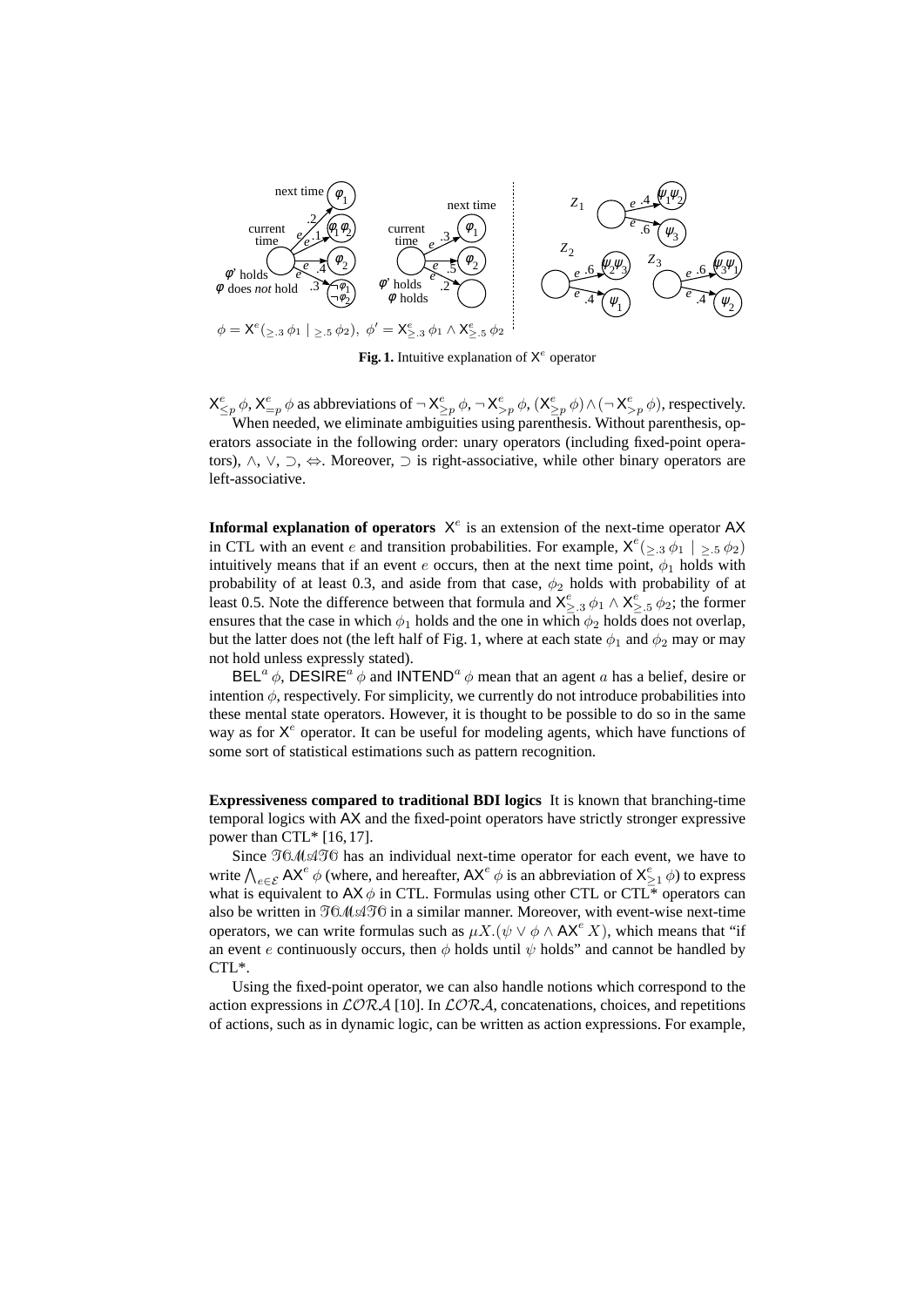

**Fig. 2.** Overview of BDI structure

a formula of *LORA* (Nec *α φ*) means "just after executing an action *α*, *φ* holds". Supposing that  $\alpha = ((\alpha_1; \alpha_2) *; \alpha_3)$ , it means "if an action  $\alpha_3$  is executed soon after executing an action sequence  $\alpha_1$ ,  $\alpha_2$  for arbitrary times, then  $\phi$  holds". In  $\mathfrak{NMAPO}$ , the equivalent of this can be written as  $\nu X$ . ( $AX^{e_3} \phi \wedge AX^{e_1}AX^{e_2}X$ ), where  $e_1, e_2, e_3$ are events corresponding to  $\alpha_1$ ,  $\alpha_2$ ,  $\alpha_3$ , respectively.

Mutual mental states [8, 10] can also be handled by the fixed-point operator. When  $g \text{ }\subset \text{ }\mathcal{A}$ , we abbreviate  $\bigwedge_{a \in g} \text{BEL}^a \phi$  as E-BEL<sup>*g*</sup>  $\phi$ . Then, we abbreviate E-BEL<sup>*g*</sup>  $\nu X$ .  $(\phi \wedge \mathsf{E-BEL}^g X)$  as M-BEL<sup>g</sup>  $\phi$ , which means that "a group of agents g has a mutual belief *φ*". Mutual desires and intentions can be written in the same manner.

## **3.2 Semantics**

**BDI structure** First we fix the following:

- $-$  a set of possible worlds  $W(\neq \emptyset)$
- **–** for each *w ∈ W*, a set of states *Stw*(*6*= *∅*) (may be different in different worlds)
- **–** for each *w ∈ W* and each *t ∈ Stw*, an interpretation (including variable assignment)  $i_{w,t}$  of  $\mathcal{L}$ . In other words, a domain U and an interpretation of each constant, predicate, function, and variable symbol of  $\mathcal L$ . All components except the interpretation of predicate symbols must be the same for all states.
- **−** for each  $a \in \mathcal{A}$  and each  $t \in \bigcup_{w \in W} St_w$ , a serial, transitive and Euclidean binary relation  $\mathcal{B}_a^t$  on the set  $\{w \mid t \in \mathcal{S}_a^r\}$ , and serial binary relations  $\mathcal{D}_a^t$ ,  $\mathcal{I}_a^t$  on the same set.
- **−** for each  $w \in W$  and each  $e \in \mathcal{E}$ , a serial binary relation  $R_w^e$  on  $St_w$ , and a function  $\mathcal{P}_w^e: R_w^e \to [0,1]$  where  $\sum_{t' \in \{t'|tR_w^e t'\}} \mathcal{P}_w^e(t,t') = 1$  for any  $t \in St_w$ .

We call a tuple of the above-mentioned components a BDI-structure. Intuitively, a state corresponds to a time point in temporal logics, and a possible world is a time tree of states. *t*  $R_w^e$  *t*' and  $\mathcal{P}_w^e(t, t') = p$  mean that if an event *e* occurs at state *t*, then the next time is  $t'$  with probability  $p$ .  $\mathcal{B}_a^t$ ,  $\mathcal{D}_a^t$ , and  $\mathcal{I}_a^t$  are accessibility relations on possible worlds at time *t*, which represent the belief, desire and intention of agent *a*, respectively (an overview is shown in Fig. 2).

Since each  $R^e_w$  is defined to be serial, any event can occur at any state. However, in fact, usually only specific events can occur at a specific state. This property can be expressed by establishing a so-called dead-state *d*, at which a specific atomic formula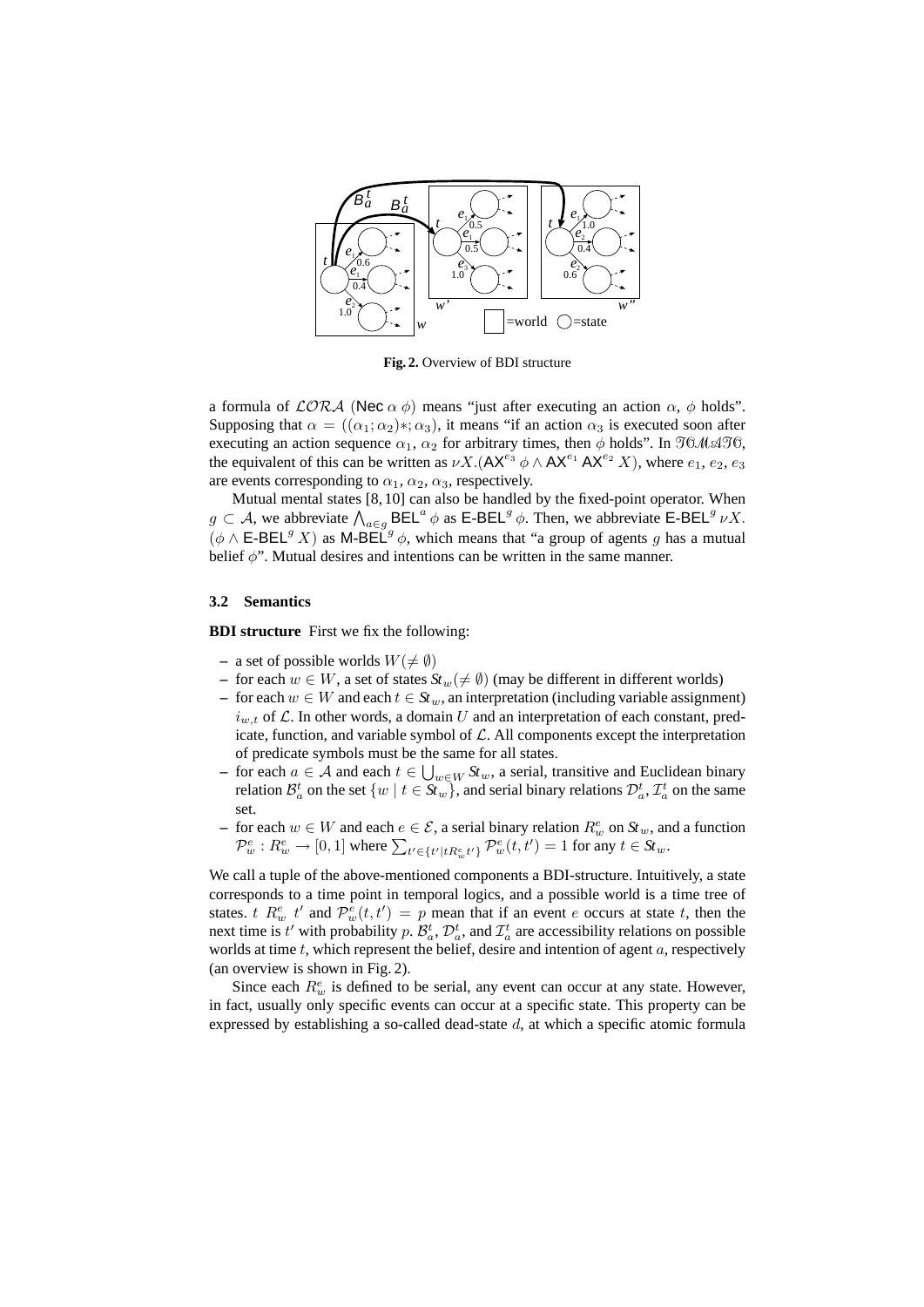*dead* holds, and creating state transitions from any state *t* to *d* with any non-executable event at *t* (in particular, state transition from *d* by any event goes to *d* itself). For example, a property that "if an event *e* can occur, then *φ* holds after *e* occurs" can be written  $\overline{\text{as}}$   $\neg$  AX<sup>e</sup> dead  $\supset$  AX<sup>e</sup>  $\phi$ .

In this paper, for simplicity, we do not consider the mental state consistencies of the BDI model [7, 18]. Thus there are no special relationships among  $\mathcal{B}_a^t$ ,  $\mathcal{D}_a^t$  and  $\mathcal{I}_a^t$ . A brief discussion on this issue appears in Section 5.1.

**Interpretation of formulas** We write  $\{(w, t) | w \in W, t \in S_t\}$  as *Swt* hereafter. Given a BDI structure M and a function  $f_V: V \to 2^{Swt}$ , we define the interpretation  $[\![\phi]\!]_{\langle M, f_V \rangle}$  of a formula  $\phi$  as follows (note that  $[\![\phi]\!]_{\langle M, f_V \rangle} \subset Swt$ ).

- **–** If *<sup>φ</sup>* is an atomic formula, [[*φ*]]*hM,f<sup>V</sup> <sup>i</sup>* <sup>=</sup> *{*(*w, t*) *<sup>|</sup> <sup>φ</sup>* is true w.r.t. *<sup>i</sup>w,t}*
- $\begin{bmatrix} \phi \vee \psi \\ M, f_{\mathcal{V}} \end{bmatrix} = [\![\phi]\!]_{\langle M, f_{\mathcal{V}} \rangle} \cup [\![\psi]\!]_{\langle M, f_{\mathcal{V}} \rangle}$
- $\begin{bmatrix} & \llbracket \neg \phi \rrbracket_{\langle M, f_V \rangle} = \mathit{Swt} \setminus \llbracket \phi \rrbracket_{\langle M, f_V \rangle} \end{bmatrix}$
- $\begin{bmatrix} \nabla \mathcal{L} \mathcal{L} \mathcal{L} \end{bmatrix}$  $\begin{bmatrix} \mathcal{L} \mathcal{L} \mathcal{L} \end{bmatrix}$  $\begin{bmatrix} \mathcal{L} \mathcal{L} \mathcal{L} \end{bmatrix}$  $\begin{bmatrix} \mathcal{L} \mathcal{L} \mathcal{L} \end{bmatrix}$  $\begin{bmatrix} \mathcal{L} \mathcal{L} \mathcal{L} \end{bmatrix}$  $\begin{bmatrix} \mathcal{L} \mathcal{L} \mathcal{L} \end{bmatrix}$  $\begin{bmatrix} \mathcal{L} \mathcal{L} \mathcal{L}$ placing the interpretation of *x* in *M* with *u*.
- $\mathbf{X} = \left[ \mathbf{X}^e(r_{1p_1} \phi_1 \mid \cdots \mid r_{n p_n} \phi_n) \right]_{\langle M, f_V \rangle} = \left\{ (w, t) \mid \text{there are some mutually disjoint} \right\}$ subsets  $T_1, \dots, T_n$  of  $\{t' \mid t \mathbb{R}^e \mid t'\}$  s.t.  $T_i \subset \{t' \mid (w, t') \in [\![\phi_i]\!]_{\langle M, f_V\rangle}\}$  and  $\sum_{i \in \mathcal{I}_i} \mathcal{P}^e_{w}(t, t') r_i p_i$  for  $i = 1, \dots, n$  (note that each  $r_1, \dots, r_n$  is  $\geq$  or  $>$ )
- $-\left[\widetilde{\mathsf{B}}\widetilde{\mathsf{E}}\widetilde{\mathsf{L}}^{a} \phi\right]_{(M,f_{\mathcal{V}})}^{\circ} = \left\{\left(w,t\right) \mid \text{for any } w' \text{ s.t. } w \mathcal{B}_{a}^{t} w', \left(w',t\right) \in \left[\phi\right]_{(M,f_{\mathcal{V}})}^{\circ}\right\}$
- $\sim$  Similar for  $\left[\text{DESIRE}^a \phi\right]_{\langle M, f_{\chi}\rangle}$  and  $\left[\text{INTERID}^a \phi\right]_{\langle M, f_{\chi}\rangle}$
- $\mathcal{L} = \llbracket X \rrbracket_{\langle M, f_\mathcal{V} \rangle} = f_\mathcal{V}(X) \text{ for } X \in \mathcal{V}$

Then, a formula  $\phi$ , with (or without) free occurrences of a formula variable *X*, can be regarded as a function  $f_{\phi}$ : *Swt*  $\rightarrow$  *Swt*, which receives an interpretation of *X* as an argument and returns an interpretation of *φ*. Therefore, we define that

 $\left[\mu X.\phi\right]_{\langle M,f_V\rangle}$  is the least fixed-point of  $f_\phi$ .

Here, the least fixed-point is known to exist since  $f_{\phi}$  in this case is monotonic by definition [19].

We say that  $\phi$  holds at a state *t* of a world *w* when  $[\![\phi]\!]_{\langle M,f_v\rangle} \ni (w,t)$ . If  $[\![\phi]\!]_{(M, f_{\mathcal{V}})} = Swt$  for any *M* and  $f_{\mathcal{V}}$ , we say that  $\phi$  is valid.

#### **3.3 Deduction system**

In this section we give a deduction system of *TOMATO*using sequent calculus.

We identify *α*-equivalent formulas. We regard the left-hand side of '*→*' of a sequent as a (finite) multi-set of formulas, and likewise for the right-hand side (thus we do not have the exchange rule). Hereafter, we sometimes enclose a whole sequent into [ ] to clarify the range of the sequent in the text.

We use a capital Greek letter ( $\Sigma$ ,  $\Delta$  etc.; including a letter with a hash such as  $\Sigma'$ , and *∆<sup>0</sup>* ) to denote a multi-set of 0 or more formulas. As an exception, *Θ* contains only one or no formula.

The interpretation of a sequent  $[\Sigma \to \Delta]$  is defined as that of the formula  $\Lambda \Sigma$   $\supset$ ∨ *∆*. We define that ∧ *∅* = *true* and ∨ *∅* = *false*, where *true* is an abbreviation of a suitable tautology and *false* is an abbreviation of *¬true*.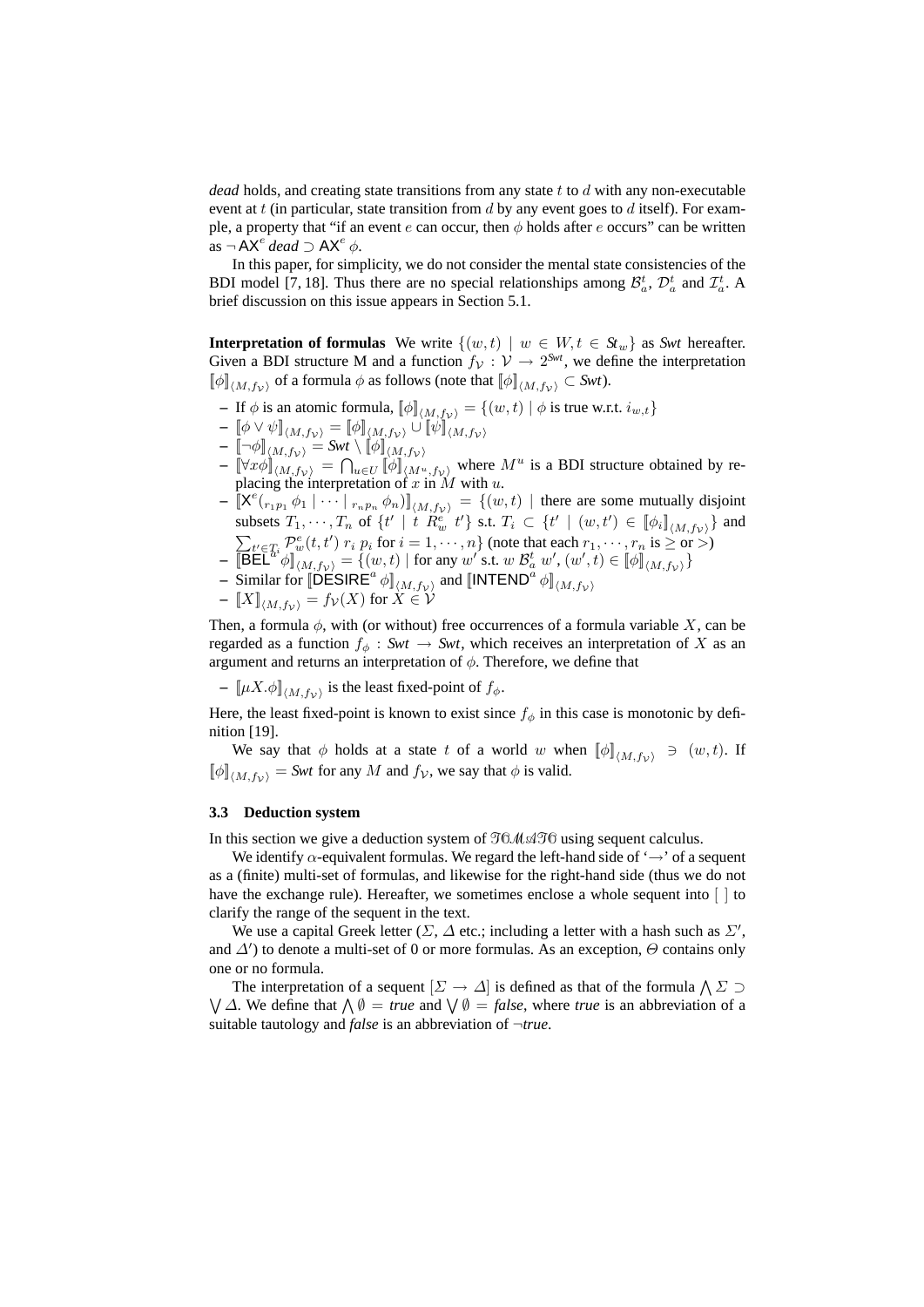$$
\frac{\Sigma \to \Delta}{\phi \to \phi} \text{ Initial } \frac{\Sigma \to \Delta}{\Sigma, \Sigma' \to \Delta, \Delta'} \text{ Weak } \frac{\Sigma, \phi, \phi \to \Delta}{\Sigma, \phi \to \Delta} \text{ CL } \frac{\Sigma \to \Delta, \phi, \phi}{\Sigma \to \Delta, \phi} \text{ CR}
$$
\n
$$
\frac{\Sigma \to \Delta, \phi}{\Sigma, \neg \phi \to \Delta} \neg L \frac{\Sigma, \phi \to \Delta}{\Sigma \to \Delta, \neg \phi} \neg R \frac{\Sigma, \phi \to \Delta}{\Sigma, \phi \lor \psi \to \Delta} \lor L \frac{\Sigma \to \Delta, \phi, \psi}{\Sigma \to \Delta, \phi \lor \psi} \lor R
$$
\n
$$
\frac{\Sigma, \phi[x := t] \to \Delta}{\Sigma, \forall x \phi \to \Delta} \lor L \frac{\Sigma \to \Delta, \phi[x := y]}{\Sigma \to \Delta, \forall x \phi} \text{ VR } \frac{\Gamma, \mathbf{X}_{\ge 1-p}^e \to \phi \to \Delta}{\Gamma \to \Delta, \mathbf{X}_{\ge p}^e \phi} \mathbf{X}_{\ge R}
$$
\n
$$
\frac{\Gamma, \phi[X := \mu X, \phi] \to \Delta}{\Gamma, \mu X, \phi \to \Delta} \mu L \frac{\Gamma \to \Delta, \phi[X := \mu X, \phi]}{\Gamma \to \Delta, \mu X, \phi} \mu R \frac{\Gamma, \mathbf{X}_{\ge 1-p}^e \to \phi \to \Delta}{\Gamma \to \Delta, \mathbf{X}_{\ge p}^e \phi} \mathbf{X}_{>R}
$$
\n
$$
\frac{\Gamma, \text{BEL}^a \Gamma \to \text{BEL}^a \Delta, \Theta, \text{BEL}^a \Theta}{\text{BEL}^a \Gamma \to \text{BEL}^a \Delta, \text{BEL}^a \Theta} \text{ BEL-KD45} \frac{\Gamma \to \Theta}{\text{DESIRE}^a \Gamma \to \text{DESIRE}^a \Theta} \text{ DESIRE-KD}
$$
\n
$$
\frac{\Gamma \to \Theta}{\text{INTEND}^a \Gamma \to \text{INTEND}^a \Theta} \text{ INTEND-KD} \frac{\cdots \mathbf{X}_{\ge 1,p}^e (\phi_1 \wedge \psi_1) \wedge \cdots \wedge \mathbf{X}_{\ge p,p}^e (\phi_n \wedge \psi_n) \cdots}{\cdots \mathbf{X}_{
$$

**Fig. 3.** Inference rules of *TOMATO*(excluding a rule described in Section 3.4)

**Inference rules** We enumerate the inference rules of *TOMATO*in Fig. 3. However, note that there is an additional rule which is concerned with the  $X^e$  operator in the left-hand side of '*→*' of a sequent. It is not shown in Fig. 3 but described in Section 3.4.

For a multi-set of formulas *Γ* and a unaly operator *K*, *K*(*Γ*) stands for a multi-set of formulas obtained by applying *K* for each element of *Γ*.

In the *∀*L rule, *t* is an arbitrary term. In the *∀*R rule, *y* is a variable symbol which does not occur freely in the conclusion of the rule.

The  $X<sub>excl</sub>$  rule means that any subformula of the form shown in the assumption anywhere in the sequent can be replaced by the formula shown in the conclusion. In this rule,  $n \geq 2$ , and for  $i = 1, \dots, n$ ,  $\psi_i$  is  $\neg X_1 \wedge \dots \wedge \neg X_{i-1} \wedge X_i \wedge \neg X_{i+1} \wedge \neg X_i$  $\cdots \wedge \neg X_n$ , where  $X_1, \dots, X_n$  are formula variables that does not occur freely in the conclusion of the rule. This rule is provided so that we can decompose formulas in the form of  $X^e(\cdots)$  into those in the form of  $X^e_{r_1p_1} \phi_1$ , by reversely applying it.

The BEL-KD45 rule, same as in [6, 20], is constructed so that the axiom schemas KD45 for the BEL operator are ensured to be held. The *µ*L and *µ*R rules are provided to enable proofs by loop (see Section 6 for example), such as in [6, 20, 21].

# **3.4 Additional inference rule for X** *e*

In this section, we describe an additional inference rule for the  $X^e$  operator, which is not included in Fig. 3.

Let  $\Gamma = \{X_{r_1p_1}^e \psi_1, \cdots, X_{r_np_n}^e \psi_n\}$ , where each  $r_1, \cdots, r_n$  is  $\geq$  or  $>$ , and  $\mathfrak{Q} =$  $\{\psi_1, \dots, \psi_n\}$ . If a function  $v : 2^{\Omega} \to [0, 1]$  satisfies that  $\sum_{Q \subset \Omega} v(Q) = 1$ , and  $(\sum_{Q \in \{T | T \subset \mathfrak{Q}, \psi_i \in T\}} v(Q)) r_i p_i$  holds for each  $i = 1, \dots, n$ , then we call v a prob*ability distribution function* (PrDF) of *Γ*. Intuitively, a PrDF determines probabilities of transitions from a state to next-time states, at each of which a subset  $\overline{Q}$  of  $\overline{Q}$  holds, so that for each  $\psi_i$ , the probability that  $\psi_i$  holds satisfies  $r_i p_i$ .

For a PrDF *v* of *Γ*, we call  $\{Q \subset \mathfrak{Q} \mid v(Q) > 0\}$  a satisfaction request set (SRS) of *Γ* on *v*, and write it as req*<sup>v</sup>* (*Γ*). Let *Z* be an SRS of *Γ* (on some PrDF *v*). If all elements of *Z* are satisfiable, we say that *Z* is satisfiable. In general, *Γ* is satisfiable iff there is a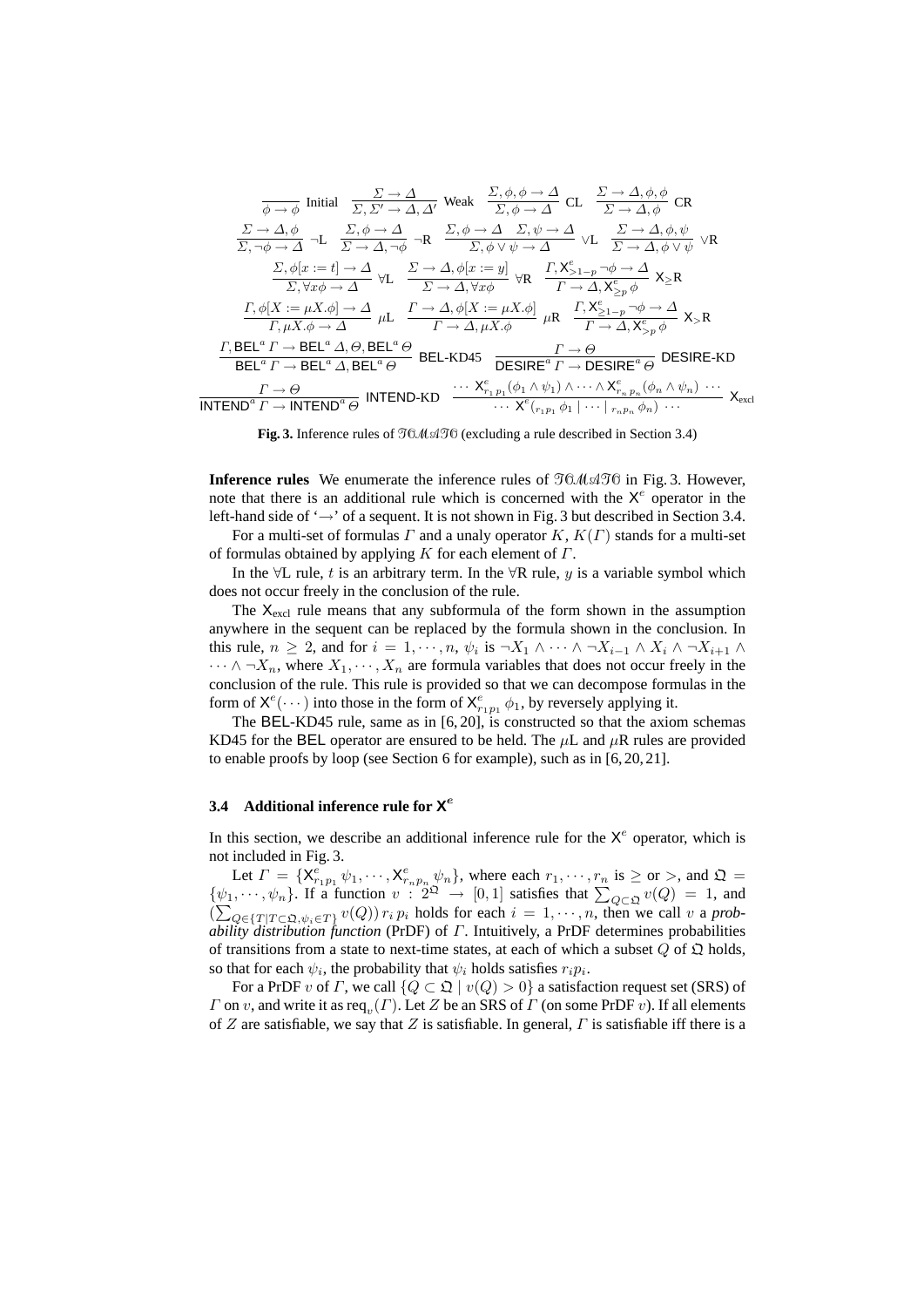| $\psi_1, \psi_2 \rightarrow \psi_2, \psi_3 \rightarrow \psi_3, \psi_1 \rightarrow$ | $\psi_1 \rightarrow$                                                              |
|------------------------------------------------------------------------------------|-----------------------------------------------------------------------------------|
| $X_{\geq 0.3}^e \psi_1, X_{\geq 0.4}^e \psi_2, X_{\geq 0.6}^e \psi_3 \rightarrow$  | $X_{\geq 0.3}^e \psi_1, X_{\geq 0.4}^e \psi_2, X_{\geq 0.6}^e \psi_3 \rightarrow$ |
| $\psi_2 \rightarrow$                                                               | $\psi_3 \rightarrow$                                                              |
| $X_{\geq 0.3}^e \psi_1, X_{\geq 0.4}^e \psi_2, X_{\geq 0.6}^e \psi_3 \rightarrow$  | $X_{\geq 0.3}^e \psi_1, X_{\geq 0.4}^e \psi_2, X_{\geq 0.6}^e \psi_3 \rightarrow$ |

Fig. 4. Example of inference rules about X<sup>e</sup> operators

satisfiable SRS *Z* of *Γ*.

If, for  $Z, Z' \subset 2^{\Omega}$ , some  $Q \in Z$  and  $Z'' \subset 2^Q$  exist and  $Z' = (Z \cup Z'') \setminus \{Q\}$ holds, we write  $Z \succ Z'$ . Let  $\gg$  be a non-reflective transitive closure of  $\succ$ . Note that if  $Z \rightarrow Z'$  and *Z* is satisfiable, then *Z'* is also satisfiable. If *Z* is an SRS of *Γ*, and there is no SRS *Z'* of *Γ* which satisfies  $Z \gg Z'$ , we say that *Z* is an essential SRS (eSRS). Since  $\Omega$  is finite, there is no infinite sequence  $Z_1, Z_2, \cdots$  s.t.  $Z_1 \succ Z_2 \succ \cdots$ . As a result, there exists a satisfiable SRS of *Γ* iff there exists a satisfiable eSRS of *Γ*.

Let  $Z_1 = \{Q_{1,1}, \dots, Q_{1,m_1}\}, \dots, Z_k = \{Q_{k,1}, \dots, Q_{k,m_k}\}$  be the enumeration of all eSRSs of *Γ*. Then for any sequence of positive integers  $j_1, \dots, j_k$ , where  $1 \leq j_1 \leq j_2$  $m_1, \dots, 1 \leq j_k \leq m_k$ , the following is an inference rule of  $\mathfrak{I}0\mathcal{M}\mathfrak{A}\mathfrak{I}0$ .

$$
\frac{Q_{1,j_1} \to \cdots Q_{k,j_k} \to}{\Gamma \to} X\text{-}\mathrm{KD}
$$

For example, Let  $\Gamma = \{X_{\geq 0.3}^e \psi_1, X_{\geq 0.4}^e \psi_2, X_{\geq 0.6}^e \psi_3\}$  and  $\mathfrak{Q} = \{\psi_1, \psi_2, \psi_3\}.$ Then a function  $v : 2^{\Omega} \rightarrow [0, 1]$ , where  $v(\{\psi_1, \psi_2\}) = 0.4$ ,  $v(\{\psi_3\}) = 0.6$ , and  $v(Q) = 0$  for all other  $Q \subset \mathfrak{Q}$  is a PrDF of *Γ*, and req<sub>*v*</sub>(*Γ*) = {{ $\psi_1, \psi_2$ }, { $\psi_3$ }} = *Z*<sub>1</sub> is an SRS of *Γ*. *Z*<sub>1</sub> is also an eSRS. A function *v'*, where  $v'(\{\psi_1, \psi_2\}) = 0.3$ ,  $v'(\{\psi_2\}) = 0.1, v'(\{\psi_2, \psi_3\}) = 0.6$ , and  $v'(Q) = 0$  for all other  $Q \subset \mathfrak{Q}$  is also a PrDF of *Γ*, but req<sub>v'</sub>(*Γ*) =  $Z'_1$  is not an eSRS since  $Z'_1 \gg Z_1$ .

In this example, *Z*<sub>1</sub> and *Z*<sub>2</sub> = {{ $\psi_2, \psi_3$ }, { $\psi_1$ }} and *Z*<sub>3</sub> = {{ $\psi_3, \psi_1$ }, { $\psi_2$ }} (see the right half of Fig. 1) are all eSRSs. In the tableau method, to show that  $|I \rightarrow$  is provable, we have to show that  $\Gamma$  is unsatisfiable. It is equivalent to show that there is no satisfiable eSRS of *Γ*, and also equivalent to show that any eSRS of *Γ* has at least one unsatisfiable element. The X-KD rule is constructed in this way.

Therefore, in this example, we have  $8 (= |Z_1| \cdot |Z_2| \cdot |Z_3|)$  rules, and one of them is the following.

$$
\frac{\psi_1, \psi_2 \to \psi_2, \psi_3 \to \psi_2 \to}{X_{\geq .3}^e \psi_1, X_{\geq .4}^e \psi_2, X_{\geq .6}^e \psi_3 \to}
$$

However, the leftmost two sequents of the assumption of this rule are redundant. After removing similar redundancies from other rules, we need only 4 rules, as shown in Fig. 4, and the rest 4 can be omitted since the assumption of each of those includes another rule. (In addition, rules in Fig. 4 except the upper-left-most one can be aggregated into a single rule  $\frac{\phi \rightarrow}{\sqrt{e^+}}$  $\frac{\varphi}{\mathsf{X}_{\geq p}^e \phi \to}$ , where  $0 < p \leq 1$ .)

**Definition of provability** A sequent *S* is said to be derivable from a set  $L$  of sequents if one of the following conditions holds.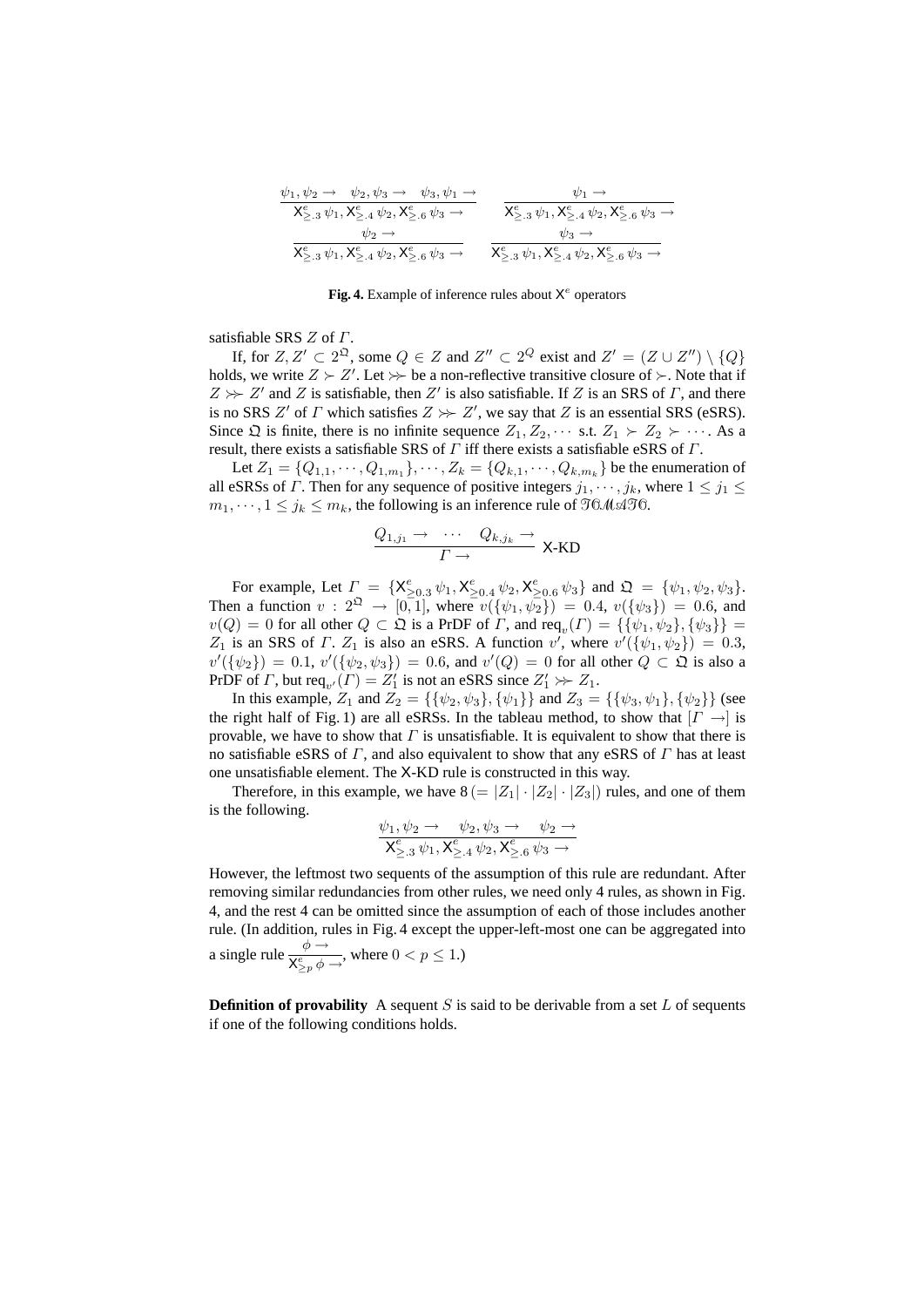- 1. *S* ∈ *L*
- 2. There is an inference rule  $\frac{S_1, \dots, S_n}{S}$   $(n \ge 0)$  and all of  $S_1, \dots, S_n$  are derivable from *L*

We say that a sequent *S* is provable if one of the following conditions is satisfied. Here  $\phi^n(X)$  is defined as  $\phi^0(X) = X$  and  $\phi^n(X) = \phi[X := \phi^{n-1}(X)]$ .

- 1. *S* is derivable from *∅*.
- 2.  $S = [\Sigma, \mu X.\phi \rightarrow \Delta]$  where *X* does not occur freely in  $\Sigma$ ,  $\Delta$ , and there is a positive integer *n* s.t.  $[\Sigma, \phi^n(X) \to \Delta]$  is derivable from  $\{[\Sigma, X \to \Delta]\}.$

A formula  $\phi$  is defined to be provable if  $\left[\rightarrow \phi\right]$  is provable.

**Soundness and completeness** In this section, we first show the soundness of *TOMATO*, and then we show a proof sketch to show the completeness of *TOMATO* restricted to propositional logic. A study of the completeness of *TOMATO*on predicate logic is for future work.

To show the soundness, it is enough to show that every inference rule preserves the validity of sequents, and that *S* in the item 2. of the provability definition is valid. The former is easy; therefore, we show the latter. For any ordinal  $\alpha$  and the function  $f_{\phi}$  in Section 3.2, we define a function  $f^{\alpha}_{\phi}$ : *Swt*  $\rightarrow$  *Swt* as follows.

$$
f_{\phi}^{0}(x) = x \t f_{\phi}^{\alpha+1}(x) = f_{\phi}(f_{\phi}^{\alpha}(x))
$$
  

$$
f_{\phi}^{\lambda}(x) = \bigcup_{\alpha < \lambda} \{ f_{\phi}^{\alpha}(x) \}
$$
 when  $\lambda$  is a limit ordinal

Then, if  $[\Sigma, \phi^n(X) \to \Delta]$  is derivable from  $\{[\Sigma, X \to \Delta]\}\)$ , for any BDI structure and any infinite ordinal  $\alpha$ ,  $[\Sigma \to \Delta]$  holds at any state in  $f^{\alpha}_{\phi}(\emptyset)$ . Also, an infinite ordinal  $\alpha$ exists s.t.  $f_{\phi}^{\alpha}(\emptyset) = [\mu X \cdot \phi]$ . Thus  $[\Sigma, \mu X \cdot \phi \to \Delta]$  is valid.

Next we show the proof sketch of the completeness restricted to propositional logic. Without loss of generality, we can assume that any subformulas of the form  $X^e({}_{r_1p_1}\phi_1)$  $\cdots |_{r_n p_n} \phi_n$ , where  $n \geq 2$  do not occur anywhere in sequents, since we can omit them by reversely applying the  $X<sub>excl</sub>$  rule (as described in Section 3.3).

Let *Nps* be a set of non-provable sequents that have only atomic formulas (i.e. atomic propositions) and formulas in the form of  $\mu X.\phi$ ,  $X_{rp}^e \phi$ , BEL<sup>a</sup>  $\phi$ , DESIRE<sup>*a*</sup>  $\phi$ , and INTEND<sup>*a*</sup>  $\phi$  in the both sides of ' $\rightarrow$ ', but do not have formulas in the form of  $X_{rp}^e \phi$  to the right of '→'. For  $S \in Nps$ , we define  $dec-\mu(S)$  as a non-provable sequent obtained from *S* by reversely applying  $\mu$ L/R,  $\vee$ L/R,  $\neg$ L/R,  $X$ >R, and  $X$ >R rules as many times as possible. If there are more than one such sequents, choose an arbitrary one as  $dec<sub>\perp</sub>(S)$ . Note that we cannot apply  $\mu$ L/R infinite times because in a formula  $\mu X.\phi$  we do not have any X outside the scope of modal operators.

Regarding *Nps* as a set of states, we construct a 'flat' version of BDI structure (i.e. we do not take the set of worlds *W* into consideration, and all accessibility relations are binary relations on *Nps*) by the following procedure, which is based on Wang's algorithm [20, 22] for propositional modal logics.

First, we define binary relations  $B_a$ ,  $D_a$ , and  $\mathcal{I}_a$  on *Nps* for each  $a \in \mathcal{A}$  as follows.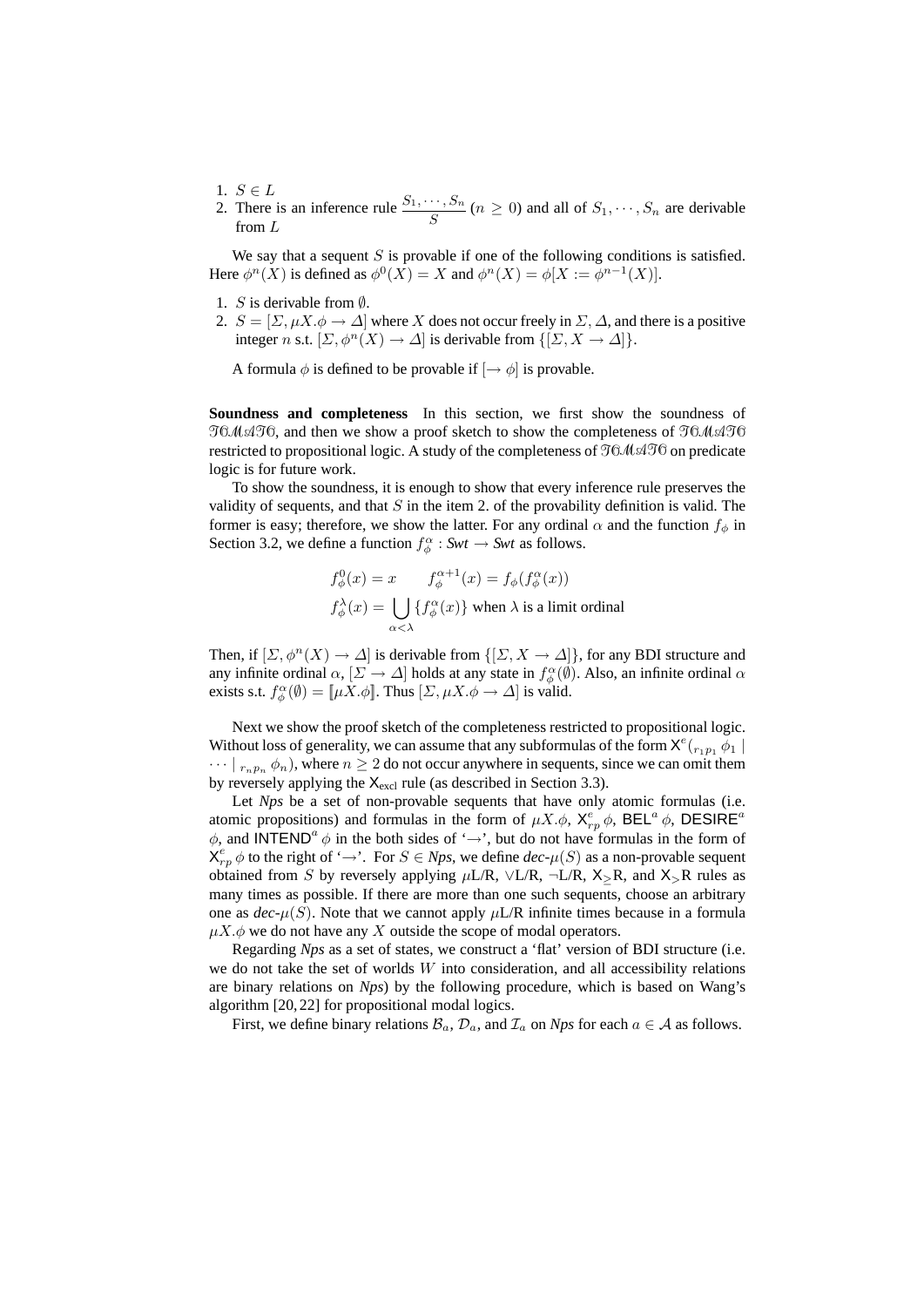- $S \mathcal{D}_a S'$  iff we can obtain *S'* from *dec*- $\mu(S)$  by applying the following procedure: 1. First, reversely apply Weak to  $dec<sub>+</sub>(S)$  to leave only all formulas in the form
	- of DESIRE<sup>*a*</sup>  $\phi$  to the left of ' $\rightarrow$ ', and only one (iff there is any) of them in that form to the right of '*→*'.
	- 2. Then, reversely apply DESIRE-KD once to remove outermost DESIRE*<sup>a</sup>* .
- 3. Last, reversely apply rules *∨*L/R, *¬*L/R, X*≥*R, X*>*R as many times as possible.  $-$  Similar for  $\mathcal{I}_a$ .
- $-$  To define  $\mathcal{B}_a$ , we first define  $\mathcal{B}'_a$  in a similar manner to that for  $\mathcal{D}_a$  and  $\mathcal{I}_a$ . Let  $BEL^{a+}(S)$  be the set of formulas of the form  $BEL^{a} \phi$  to the left of ' $\rightarrow$ ' of sequent  $dec$ - $\mu(S)$ , and  $BEL^{a-}(S)$  be a similar one for the right of ' $\rightarrow$ '. Assume that  $S = S_0 \mathcal{B}'_a S_1 \mathcal{B}'_a S_2 \mathcal{B}'_a \cdots$  Then BEL<sup>a+</sup>(S<sub>0</sub>), BEL<sup>a+</sup>(S<sub>1</sub>),  $\cdots$ , and BEL<sup>a-</sup>  $(S_0)$ , BEL<sup>a<sup> $-$ </sup> $(S_1)$ ,  $\cdots$  are both monotonically nondecreasing. Therefore, due to the</sup> finiteness of formulas and sequents, there is some  $S_k$  that satisfies that if  $S_k$   $\mathcal{B}'_a^*$ *S*<sup> $\prime$ </sup> (here  $\mathcal{B}'_a$ <sup>*a*</sup> is the transitive closure of  $\mathcal{B}'_a$ ), then BEL<sup>a+</sup>(*S<sub>k</sub>*) = BEL<sup>a+</sup>(*S'*) and  $BEL^{a-}(S_k)$  = BEL<sup>a-</sup>(S'). We define that S  $B_a$  S', S'  $B_a$  S'' iff  $S_k$   $B_a^*$  S'' and  $S_k$   $\mathcal{B}'^*_a$   $S''$ .

Next we define binary relations  $R^e$  on *Nps* and a function  $\mathcal{P}^e: R^e \to [0,1]$  for each  $e \in \mathcal{E}$  as follows. Let a sequent *S* be given.

- 1. First, we reversely apply Weak to  $dec<sub>+</sub>(S)$  to leave only all formulas in the form of  $X_{rp}^e \phi$  in the both sides of ' $\rightarrow$ '.
- 2. Then, reversely apply X*≥*R and X*>*R as many times as possible to move all formulas in the form of  $X_{rp}^e \phi$  in the right-hand side of ' $\rightarrow$ ' toward the left of ' $\rightarrow$ '. At this moment the sequent is in the form of  $[I \rightarrow]$ , where  $\Gamma$  is  $\{X_{r_1p_1}^e \psi_1, \cdots, X_{r_np_n}^e \psi_n\}$ .
- 3. Since  $[F \rightarrow]$  is not provable, by the construction of X-KD rule, there is a PrDF *v* of *Γ* and an eSRS  $\{Q_1, \dots, Q_m\}$  of *Γ* on *v*, where none of sequents  $[Q_1 \rightarrow$  $\vert$ ,  $\cdots$ ,  $\vert Q_m \rightarrow \vert$  are provable.
- 4. Now, we put *S*  $R^e$  *S'* and  $\mathcal{P}^e(S, S') = v(Q_j)$  iff *S'* can be obtained from some [*Q<sup>j</sup> →*] above, by reversely applying rules *∨*L/R, *¬*L/R, X*≥*R, and X*>*R as many times as possible.

Subsequently, for each state  $t$  in  $Nps$ , we choose an interpretation  $i_t$  of atomic propositions s.t.  $i_t(p)$  is true iff *p* occurs to the left of ' $\rightarrow$ ' of the sequent *dec*- $\mu(t)$ . In addition, we also choose a function  $f_V: V \to 2^{Swt}$  s.t.  $f_V(X) \ni t$  iff  $X$  occurs to the left of ' $\to$ ' of the sequent  $dec$ - $\mu(t)$ .

Now we have a 'flat' BDI structure. In addition, *B<sup>a</sup>* satisfies KD45, and all other accessibility relations satisfy KD. We can easily convert it into a normal BDI structure *M*.

Then we show that for each state  $t$  in  $M$ , formulas to the left of ' $\rightarrow$ ' of the sequent *t* are true at *t*, and ones to the right are false at *t*. We do so only for the formulas of the form  $\mu X.\phi$  at both sides of ' $\rightarrow$ '.

Let *F* be a set of states (sequents) in *M*, which has  $\mu X.\phi$  to the right of ' $\rightarrow$ '. By the construction method of *M*, for any ordinal  $\alpha$ , we can show that  $(f_{\phi}^{\alpha}(\emptyset))^c \supset F$  (here  $A^c$  denotes a complement set of *A*). Therefore,  $\mu X.\phi$  is false at any state in *F*.

Let *S* be a state (sequent) in *M*, which has  $\mu X.\phi$  to the left of ' $\rightarrow$ ', and  $S(n)$  be a state obtained from *S* by replacing  $\mu X.\phi$  with  $\phi^n(X)$ . By the construction method of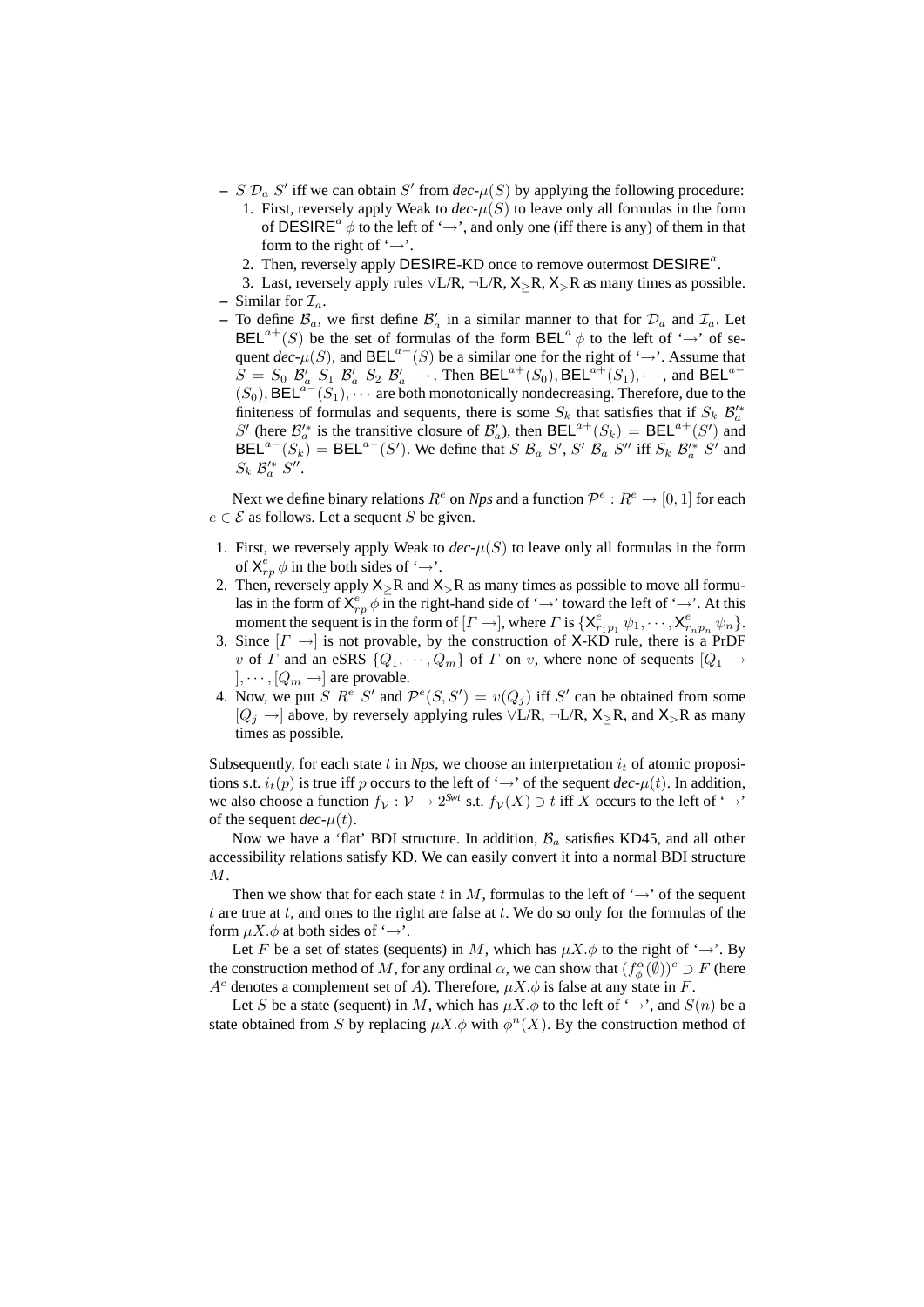*M* and the finiteness of formulas and sequents, there is a positive integer *n* s.t. for each sequence of states  $S_0 \mathfrak{A} S_1 \mathfrak{A} \cdots$ , where  $S_0 = S(n)$  and  $\mathfrak{A} = \bigcup_{a,t} (\mathcal{B}_a^t \cup \mathcal{D}_a^t \cup \mathcal{I}_a^t) \cup$  $\bigcup_{e,w} R_w^e$ , one of the followings holds<sup>4</sup>.

- i. *X* does not occur in some  $S_k$ .
- ii. There are some  $k, \ell$  s.t.  $S_k = S_\ell$  and *X* occurs in  $S_k$ .

If all such sequences satisfy ii., then *S* is provable using the item 2. of the provability definition, and contradicts the assumption. Therefore, there is a sequence that satisfies i. above. By the construction of M, there is also a sequence  $S'_0 \mathfrak{A} S'_1 \mathfrak{A} \cdots$ , where  $S'_0 =$ *S* and which satisfies i., and again by the construction of  $M$ ,  $\mu X \dot{\phi}$  is true at *S*.

A decision algorithm for propositional *TOMATO*can be directly derived from this proof of the completeness (if an algorithm to calculate eSRS is provided). We plan to mention this in the future.

## **4 Examples of description and proof**

### **4.1 Modeling probabilistic state transitions**

We can write the situation in the example of Section 2.1 as  $at(s_1) \supset X^{e_1}({}_{\geq .7}at(s_2) \wedge$ *reward*(3)  $|$   $>$ <sub>3</sub> *at*(*s*<sub>3</sub>)  $\wedge$  *reward*(5)) using the probabilistic transition operator of *TOMATO*.

Let  $\phi$  be this formula. We can confirm that if we are at  $s_1$ , then after executing  $e_1$ , we can surely receive reward 3 or more by proving  $\phi \wedge at(s_1) \supset \mathsf{AX}^{e_1} \exists x(\text{reward}(x) \wedge$  $x > 3$ ), provided that we can prove  $3 > 3$  and  $5 > 3$ . The proof is shown in Fig. 5, where we abbreviate  $at(s_2)$ , *reward*(3),  $at(s_3)$ , *reward*(5), and *reward*(*x*)  $\land$  *x*  $\geq$  3 as  $p_1$ ,  $q_1$ ,  $p_2$ ,  $q_2$ , and  $\psi$ , respectively. An X-KD rule applied between the 3rd column from the bottom and a column right above it is derived from the fact that all eSRSs of  $\{X_{\geq.7}^{e_1}\xi_1, X_{\geq.3}^{e_1}\xi_2, X_{\geq 0}^{e_1}\xi_3\}$  are  $\{\{\xi_1,\xi_2\},\{\xi_3\}\},\{\{\xi_2,\xi_3\},\{\xi_1\}\},$  and  $\{\{\xi_3,\xi_1\},\{\xi_2\}\}$ (where  $\xi_1$ ,  $\xi_2$ ,  $\xi_3$  are arbitrary formulas).

Machine learning cannot be performed only by describing in logic, and requires external tools to do so. However, after learning, we can describe the result as a property of an agent like the one above. Also, there is a possibility to implement a learning system within a frame of logic. In this sense, treating such properties in logic has a positive significance.

### **4.2 Modeling coordinated actions**

J-Can described in Section 2.2 is necessary to describe coordinated actions. However, in *LORA*, it can only be written using infinite disjunctions and conjunctions. It is expressible in  $T_0M$ ATC using the fixed-point operator.

To describe the first half of the description of  $(J-Can^0 g \phi)$  in Section 2.2 (i.e. "*g* 

<sup>&</sup>lt;sup>4</sup> In other words, the process of reversely applying rules continuously will eventually stop by entering a loop. That is why our system can have a decision algorithm, despite the lack of subformula property.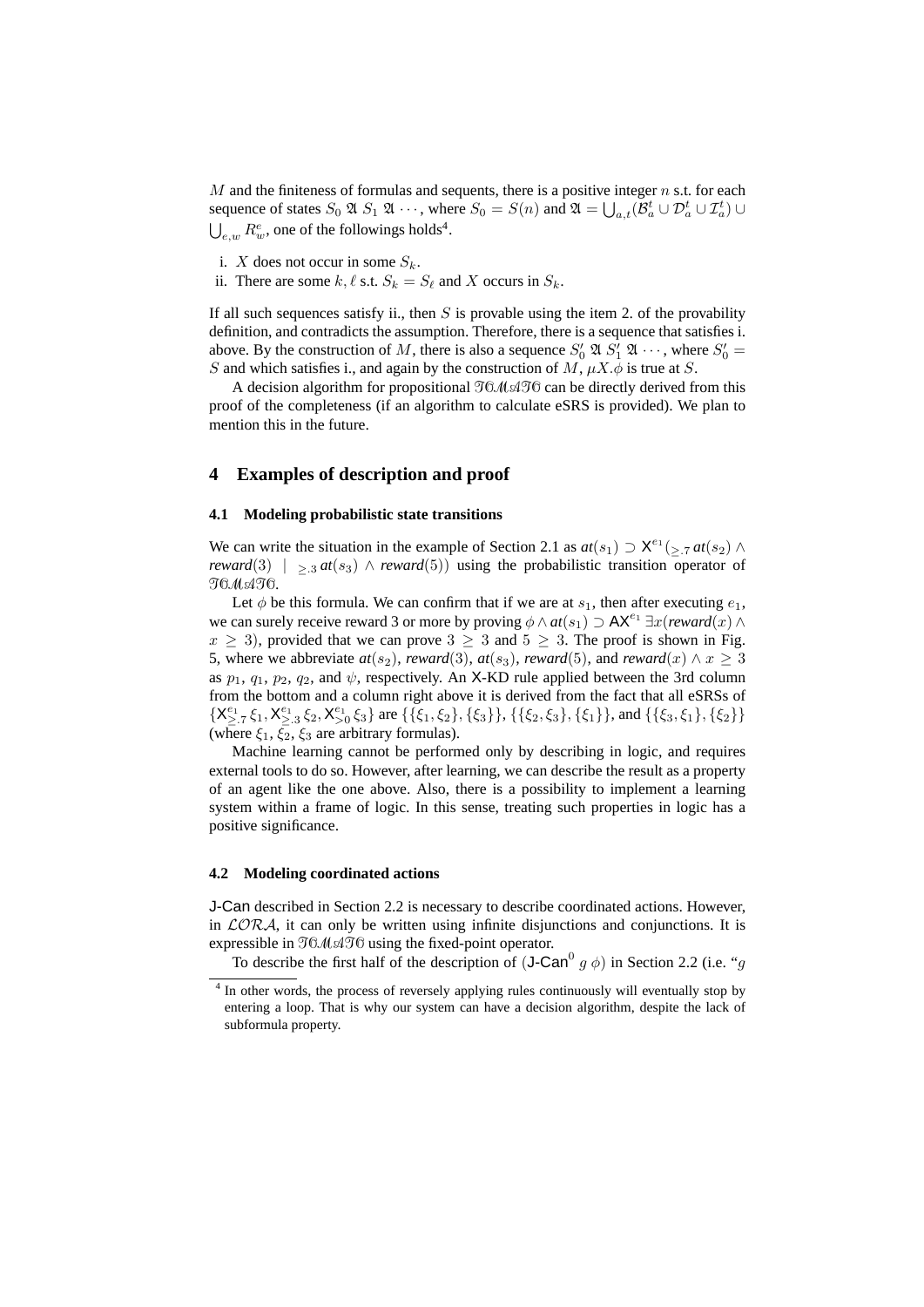$$
\frac{\begin{array}{c}\n\vdots \\
\frac{\partial}{\partial y_1 \wedge q_1 \wedge X_1 \wedge \neg X_2, p_2 \wedge q_2 \wedge \neg X_1 \wedge X_2 \rightarrow}{\neg X_1 \wedge X_2 \rightarrow} & \frac{\neg X_2 \rightarrow \neg X_3 \wedge \neg X_4 \wedge \neg X_2 \rightarrow}{\neg X_2 \rightarrow} \\
\frac{\frac{\partial}{\partial y_1 \wedge q_2 \wedge \neg X_1 \wedge X_2, \neg \exists x \psi \rightarrow}{\neg X_2 \rightarrow} & \frac{\neg X_2 \rightarrow p_1 \wedge q_1 \wedge X_1 \wedge \neg X_2 \rightarrow}{\neg X_1 \wedge X_1 \wedge \neg X_2 \rightarrow} \\
\frac{\frac{\partial}{\partial y_1 \wedge q_1 \wedge X_1 \wedge \neg X_2 \rightarrow X_2 \wedge \neg X_1 \wedge X_2 \rightarrow X_1 \wedge X_2 \rightarrow}{\neg X_1 \wedge X_2 \rightarrow X_1 \wedge X_2 \rightarrow X_2 \rightarrow} \\
\frac{\frac{\partial}{\partial y_1 \wedge q_1 \wedge X_1 \wedge \neg X_2 \rightarrow X_2 \wedge \neg X_1 \wedge X_2 \rightarrow X_1 \wedge X_2 \rightarrow}{\neg X_1 \wedge X_2 \rightarrow X_1 \wedge X_2 \rightarrow X_1 \wedge X_2 \rightarrow X_1 \wedge X_2 \rightarrow X_1 \wedge X_2 \rightarrow X_1 \wedge X_2 \rightarrow}\n\end{array}
$$

**Fig. 5.** Example of proof (1)

can execute some action  $\alpha$  and  $\phi$  is achieved by this action"), we introduce a predicate Agt s.t. Agt(*e, a*) holds iff an agent *a* can execute an event *e*. We use a list structure in first-order language to represent a group of agents, and introduce the 'member' predicate using its general definition in Prolog, i.e. a non-logical axiom  $\forall x$ (member(*x*, cons  $(x, \text{nil})$  ∧  $\forall y \forall z (\text{member}(x, z) \supset \text{member}(x, \text{cons}(y, z))))$ <sup>5</sup>. Then, we can represent the above-mentioned part as  $\mu X.(\phi \vee \bigvee_{e \in \mathcal{E}, a \in \mathcal{A}} (\mathsf{Agt}(e, a) \wedge \text{member}(a, g) \wedge \mathsf{A}\hat{\mathbf{X}}^e X)).$ (Note: *LORA* introduces equivalents for Agt and 'member' as primordial components of formulas, and enables the applying of *∀* for agents and actions. These reduce the length of formulas, but complicates syntax and semantics.)

Let  $\psi$  be this formula, and abbreviate  $\nu X$ .( $\xi \wedge \bigwedge_{a \in \mathcal{A}} (\text{member}(a, g) \supset \text{BEL}^a X))$ as E-Know<sup>g</sup>  $\xi$ , which states that " $\xi$  holds and an agent group g mutually believes it". Then **E-Know**<sup>*g*</sup>  $\psi$  is equivalent to (J-Can<sup>0</sup> *g*  $\phi$ ). Further, we can represent (J-Can *g*  $\phi$ ) by  $\mu X$ .((**J-Can**<sup>0</sup>  $g \phi$ )  $\vee$  (**J-Can**<sup>0</sup>  $g X$ )). By proceeding in this way, we can construct further descriptions about coordinations of agents like in *LORA*.

To prove various properties of coordinations is also possible. Fig. 6 is a proof of a property  $(J\text{-Can}^0 g \phi) \supseteq \text{E-Know}^g(J\text{-Can}^0 g \phi)$ , whose equivalent is represented in  $\mathcal{L}OR\mathcal{A}$  (we assume  $\mathcal{A}$  in Section 3.1 be  $\{a_1, \dots, a_n\}$ ). Using the above-mentioned  $\psi$ , this formula can be rewritten as  $E-Know^g \psi \supset E-Know^g E-Know^g \psi$ , so we give the proof of this formula. In that figure, we abbreviate  $\bigwedge_{a \in \mathcal{A}} (\text{member}(a, g) \supset \text{BEL}^a \xi)$ as  $B_g \xi$ . Hence, E-Know<sup>*g*</sup>  $\xi$  is an abbreviation of  $\neg \mu X \cdot (-\xi \vee \neg B_g \neg X)$ . Furthermore we abbreviate  $\mu X.(\neg \xi \vee \neg B_g \neg X)$  as  $n \in \mathsf{K}^g \xi$ . As a result,  $\exists \xi$ -Know  $\exists \xi$  is syntactically equivalent to *¬*nEk*<sup>g</sup> ξ*. In Fig. 6, the topmost column of the rightward proof figure is derived from the leftward proof figure using the item 2. of the provability definition.

## **5 Discussions**

We have given an extended BDI logic to handle notions required for formalizing realistic rational agents. However, there are more issues to consider, though we do not treat them in this paper. In this section we discuss some of them.

#### **5.1 Treatment of mental state consistencies**

As we described in Section 3.2, we have omitted discussions about mental state consistencies for simplicity. However, mental state consistencies are significant in Bratman's

<sup>&</sup>lt;sup>5</sup> In fact, the proof in Fig. 6 does not depend on this definition.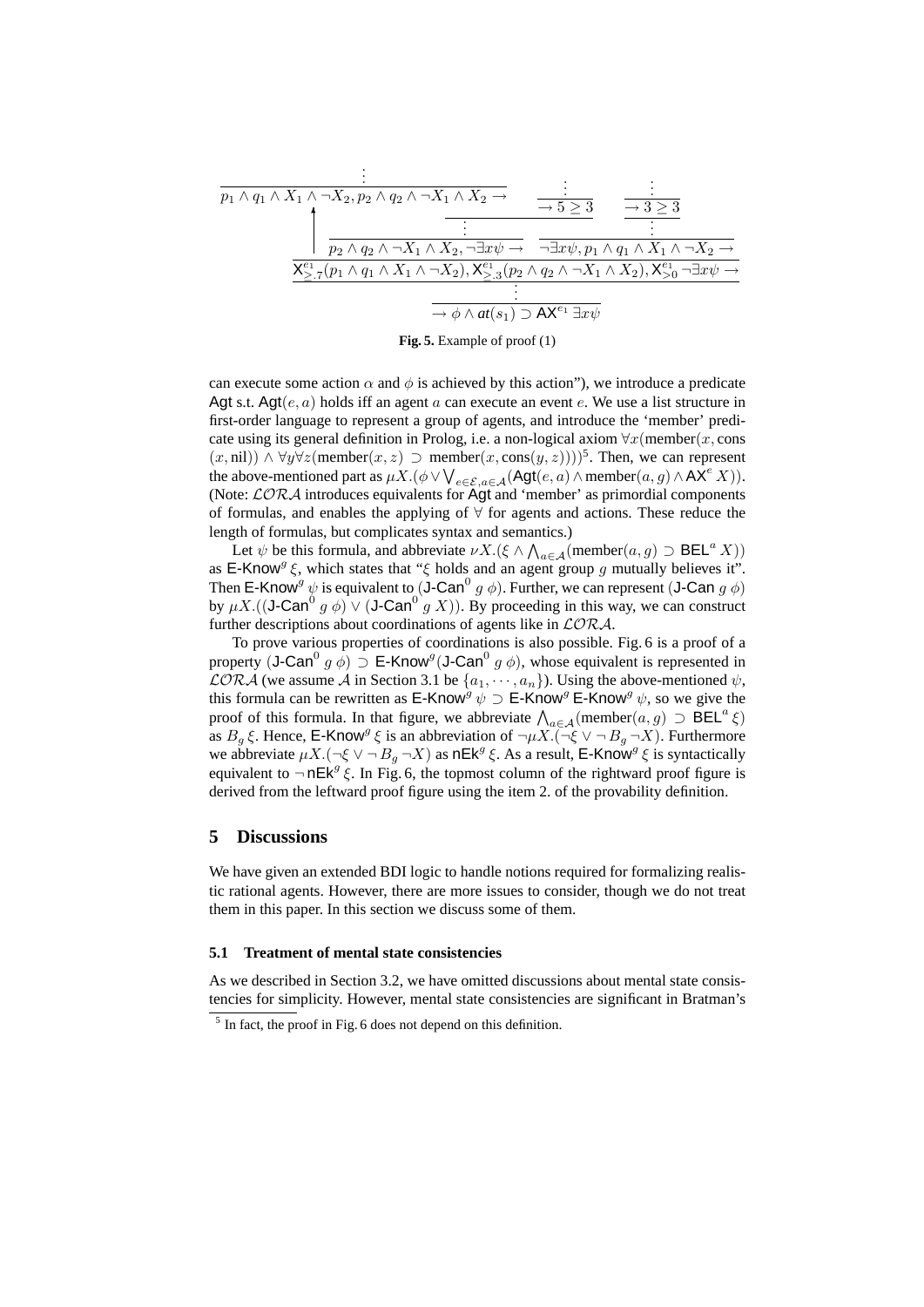*. . . ¬* E-Know*<sup>g</sup> ψ →* nEk*<sup>g</sup> ψ X →* nEk*<sup>g</sup> ψ . . . ¬*nEk*<sup>g</sup> ψ → ¬X* BEL*<sup>a</sup>*<sup>1</sup> *¬*nEk*<sup>g</sup> ψ →* BEL*<sup>a</sup>*<sup>1</sup> *¬X . . . . . . · · ·* (*n* branches in total) *· · · X →* nEk*<sup>g</sup> ψ . . . ¬*nEk*<sup>g</sup> ψ → ¬X* BEL*<sup>a</sup><sup>n</sup> ¬*nEk*<sup>g</sup> ψ →* BEL*<sup>a</sup><sup>n</sup> ¬X . . . B<sup>g</sup> ¬*nEk*<sup>g</sup> ψ → B<sup>g</sup> ¬X . . . ¬ B<sup>g</sup> ¬X → ¬ψ ∨ ¬ B<sup>g</sup> ¬*nEk*<sup>g</sup> ψ ¬ B<sup>g</sup> ¬X →* nEk*<sup>g</sup> ψ ¬*E-Know*<sup>g</sup> ψ ∨ ¬ B<sup>g</sup> ¬X →* nEk*<sup>g</sup> ψ* nEk*<sup>g</sup>* E-Know*<sup>g</sup> ψ →* nEk*<sup>g</sup> ψ . . . →* E-Know*<sup>g</sup> ψ ⊃* E-Know*<sup>g</sup>* E-Know*<sup>g</sup> ψ*

**Fig. 6.** Example of proof (2)

intention principle and need to be handled to describe rational agents. For example, the property that "an agent will not form an intention if she cannot believe the possibility of achieving it" is said to be one of the required properties of rational agents. In traditional BDI logic, as in [7, 18], this is written as  $INTEND(EX \phi) \supset BEL(EX \phi)$ , and it presents the semantics that make it valid and the deduction system that can prove it. Currently *TOMATO*cannot treat such a property. This is for future work.

When considering this, it is also interesting to consider consistency between probabilistic mental state operators mentioned in Section 3.1. For example, when the possibility of achievement of  $\phi$  is believed with a probability 0.9, can we intend  $\phi$ ?

### **5.2 Treatment of probabilistic transitions**

The temporal operator in *TOMATO*is an extension of the next-time operator in CTL with a probability. This is because we introduced this operator so that we can construct a proof system base on the tableau method. However, a disadvantage of this is that the description with the probability is restricted to the transition between current time and the next time.

In PCTL [14], we can describe the probability on the time sequence (path). In other words, the probability is given on path formulas. For example, a property "we can achieve  $\phi$  not less than the probability of 0.9 in the future" can be written as [*true U φ*]*≥*0*.*9. Currently *TOMATO*cannot describe such a property.

However, as described in Section 2.1, it is difficult to describe event-wise probabilities in PCTL, unlike in *TOMATO*. Moreover, it is believed to be difficult for PCTL to create the proof system using the tableau method due to an excessive flexibility of probability descriptions in PCTL. Even for qualitative PCTL, in which probabilistic descriptions are restricted to 0 and 1, no deduction system is yet known [23]. To take the balance of construction of the proof system and flexibility of representation is an important issue.

## **5.3 Treatment of stability of mental states**

We believe that there are more issues to be considered on BDI logic though we did not treat them in this paper. For example, mental states, such as belief, should generally be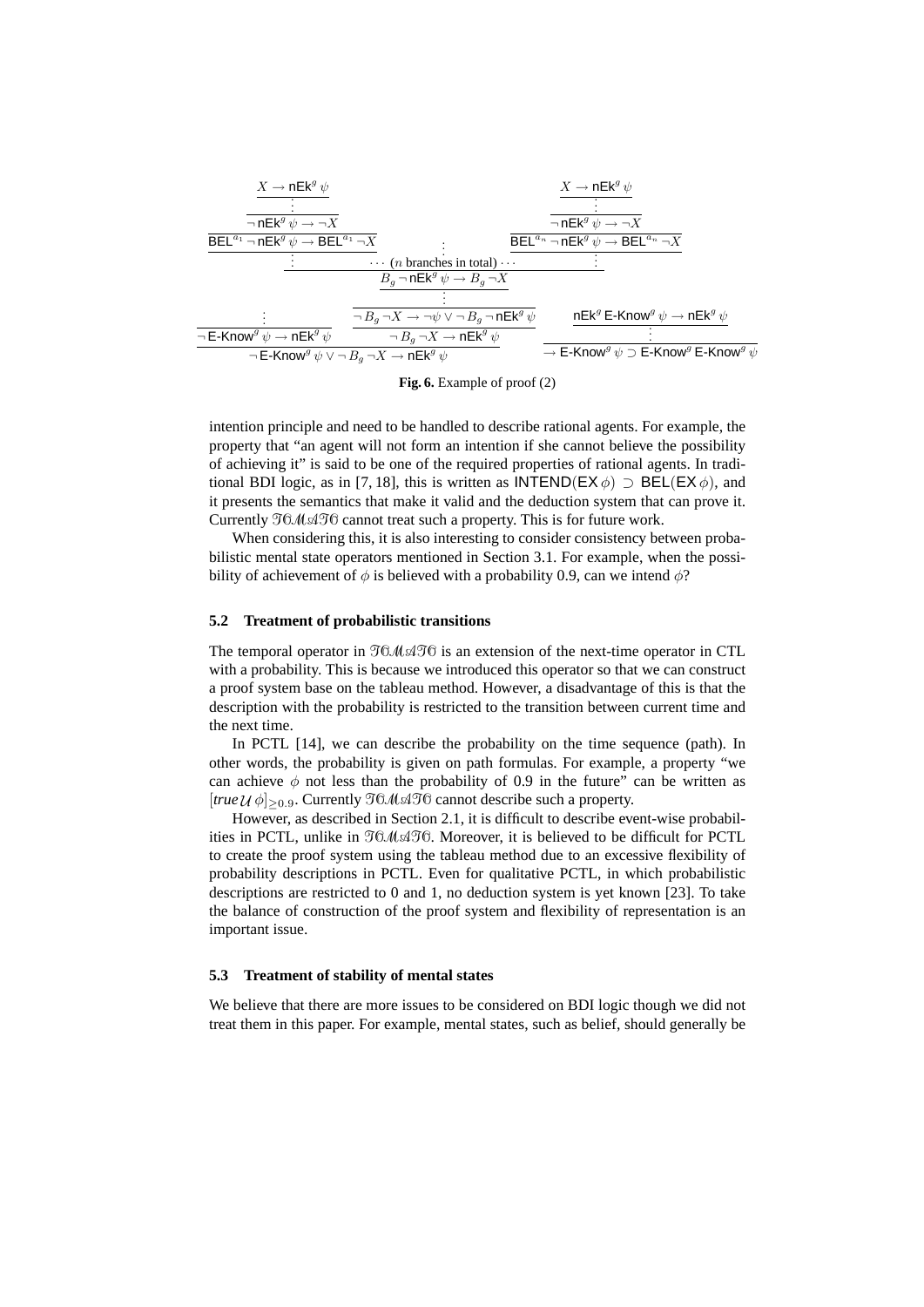kept by default. However, there is no such concept in BDI logic in nature. The mental states in BDI logic are merely modal operators, and represented by accessibility relations on possible worlds, which vary at different times. Thus, there is no logical relation between the current belief and the one in the next time. If we want to keep the belief to some extent, we must explicitly introduce a non-logical axiom such as  $\psi \supset A$ (BEL (*φ*) U *ξ*) (believes *φ* until *ξ* holds).

In the standard implementation of BDI agents, mental states, such as belief, are restricted to first-order formulas, and an agent adds or deletes its mental states in its database by an event such as add-belief and del-belief. The addition and deletion of her mental states occurs procedurally, so the consistency between it and the logic is not guaranteed. There are some trials, such as AgentSpeak(L) [24], for bridging this gap by offering a proof theory about the properties of such procedures. However, they do not dissolve the un-naturalness of the logic that the mental states are not maintained by default, nor eliminate the fact that mental states are restricted to first-order formulas in the implementations.

Mental states are not always expected to be kept; for example, if there is a belief  $BEL(AX\phi)$  (believes that " $\phi$  in next time"), it would be natural that we have  $BEL(\phi)$ the next time. [25] is one of such studies, though it is based on non-branching temporal logic and lack of descriptive power is anticipated. It will be interesting to consider how we treat such things in modal logics.

Some studies treat the updating of mental states as an update of the model itself instead of time transition. Though such a method is difficult to apply to MDP because time path is restricted to be unique, it may be also a possibility to handle stability of mental states naturally.

# **6 Conclusion**

In this paper, we proposed *TOMATO*, an extended BDI logic with probabilistic transitions and a fixed-point operator, to enable formal descriptions and discussions on rational agents with notions such as probabilistic state transitions in reinforcement learning and cooperative actions in multi-agent environments. We also showed some examples of descriptions and proofs associated with these notions. Our future work includes a study of the completeness of *TOMATO*on predicate logic, construction of a proof algorithm in propositional logic and to introduce some of the notions described in Section 5, especially the consistency of mental states.

We expect  $\mathcal{T}^{0}(\mathcal{M}\mathcal{A}^{0})$  to be a productive tool for modeling, designing and implementing rational agents.

## **References**

- 1. Rao, A.S., Georgeff, M.P.: Modeling Rational Agents within a BDI-Architecture. In: Proc. of International Conference on Principles of Knowlegde Representation and Reasoning. (1991) 473–484
- 2. Bratman, M.E.: Intention, Plans, and Practical Reason. Harvard University Press (1987)